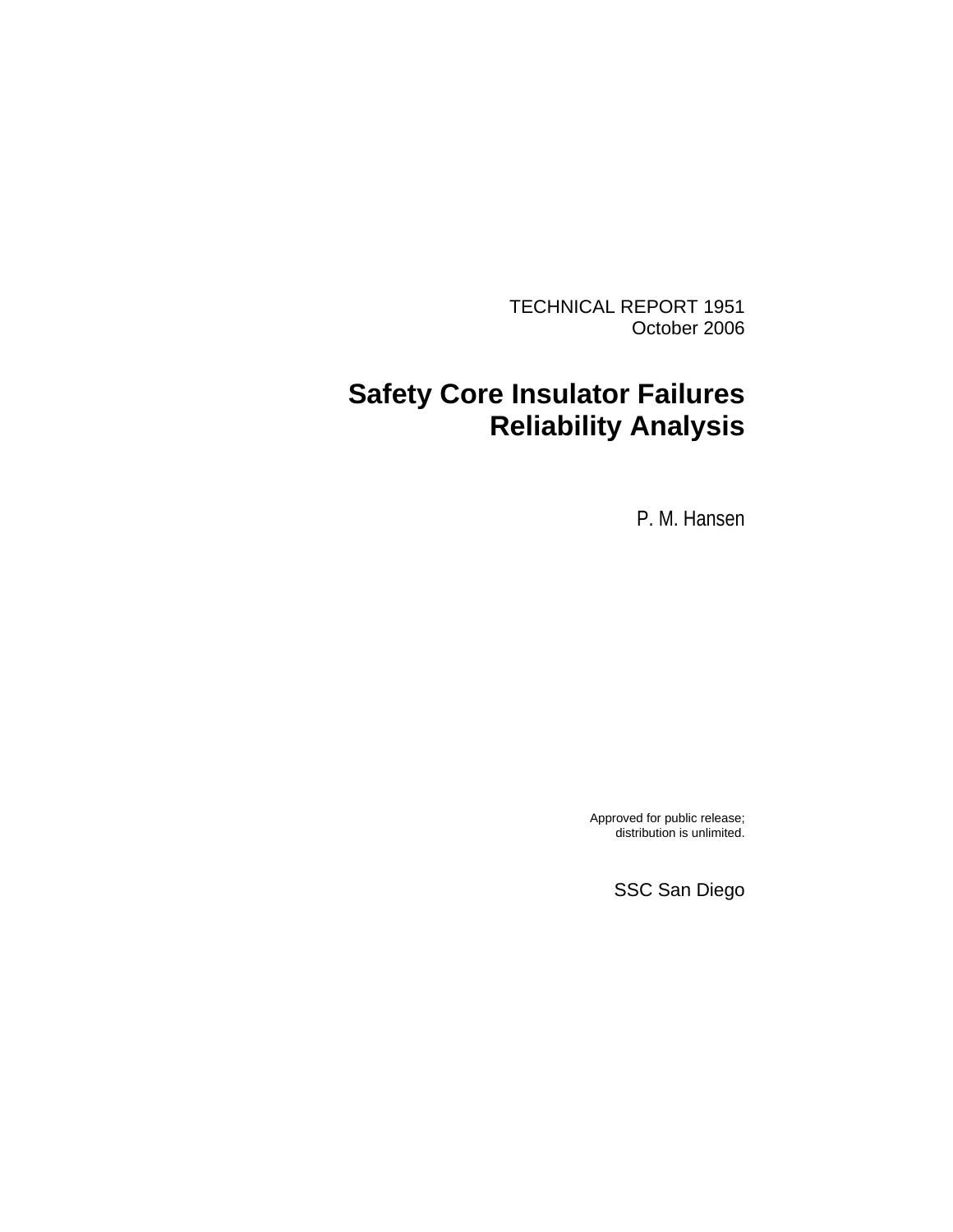TECHNICAL REPORT 1951 October 2006

# **Safety Core Insulator Failures Reliability Analysis**

P. M. Hansen

Approved for public release; distribution is unlimited.





SSC San Diego San Diego, CA 92152-5001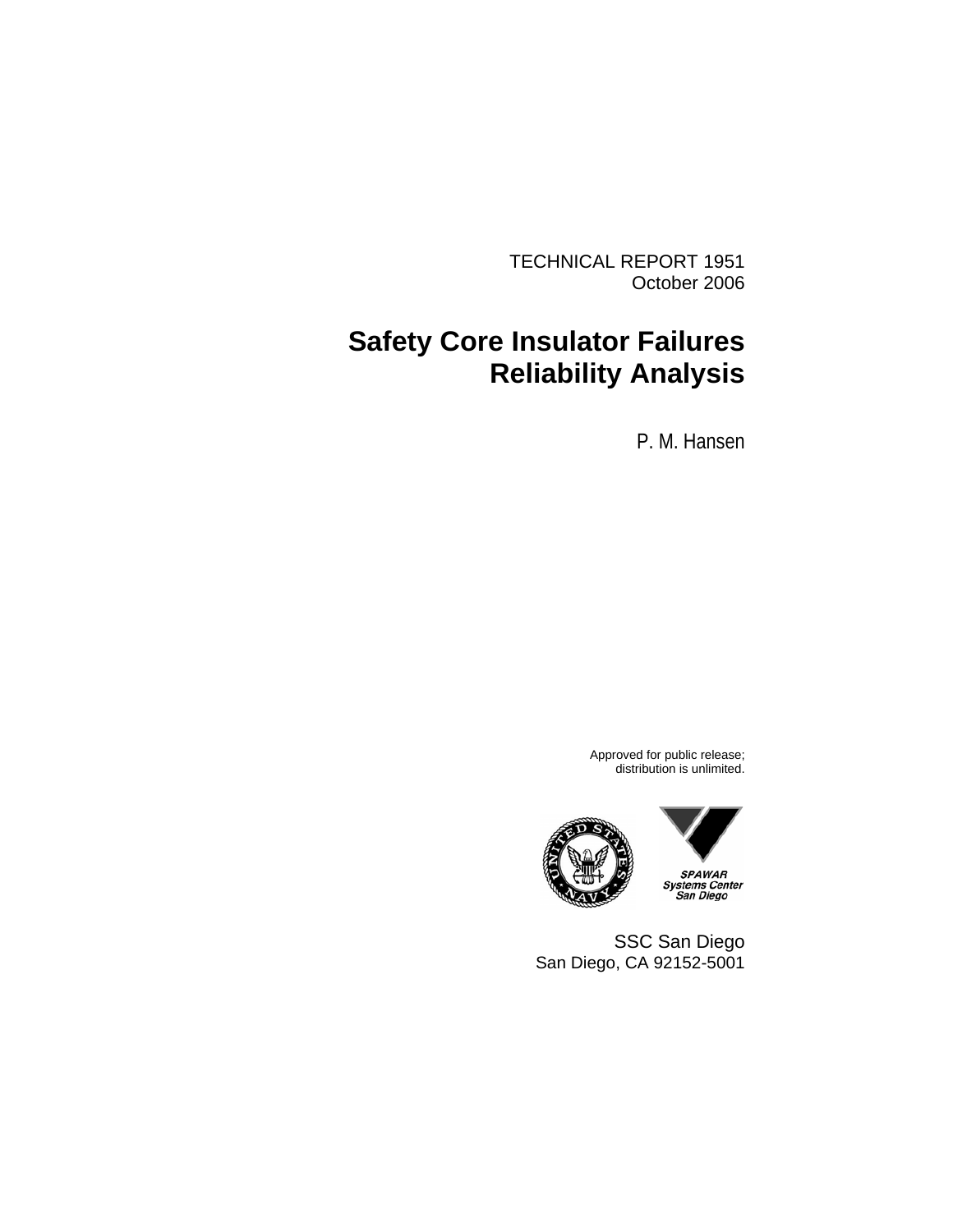## **SSC SAN DIEGO San Diego, California 92152-5001**

**F. D. Unetic, CAPT, USN C. A. Keeney Commanding Officer Commanding Officer Commanding Officer Commanding Officer Commanding Officer Commanding Officer Commanding Officer Commanding Officer Commanding Officer Commanding Officer Commanding Officer Commanding O** 

## **ADMINISTRATIVE INFORMATION**

This report was prepared for the Space and Naval Warfare Systems Command, PMW 770-2, by the Electromagnetics and Advanced Technology Division, Code 285, SSC San Diego.

Released by J. W. Rockway Technical Staff Under authority of S. D. Russell, Head Electromagnetics & Advanced Technology Division

This is a work of the United States Government and therefore is not copyrighted. This work may be copied and disseminated without restriction. Many SSC San Diego public release documents are available in electronic format at http://www.spawar.navy.mil/sti/publications/pubs/index.html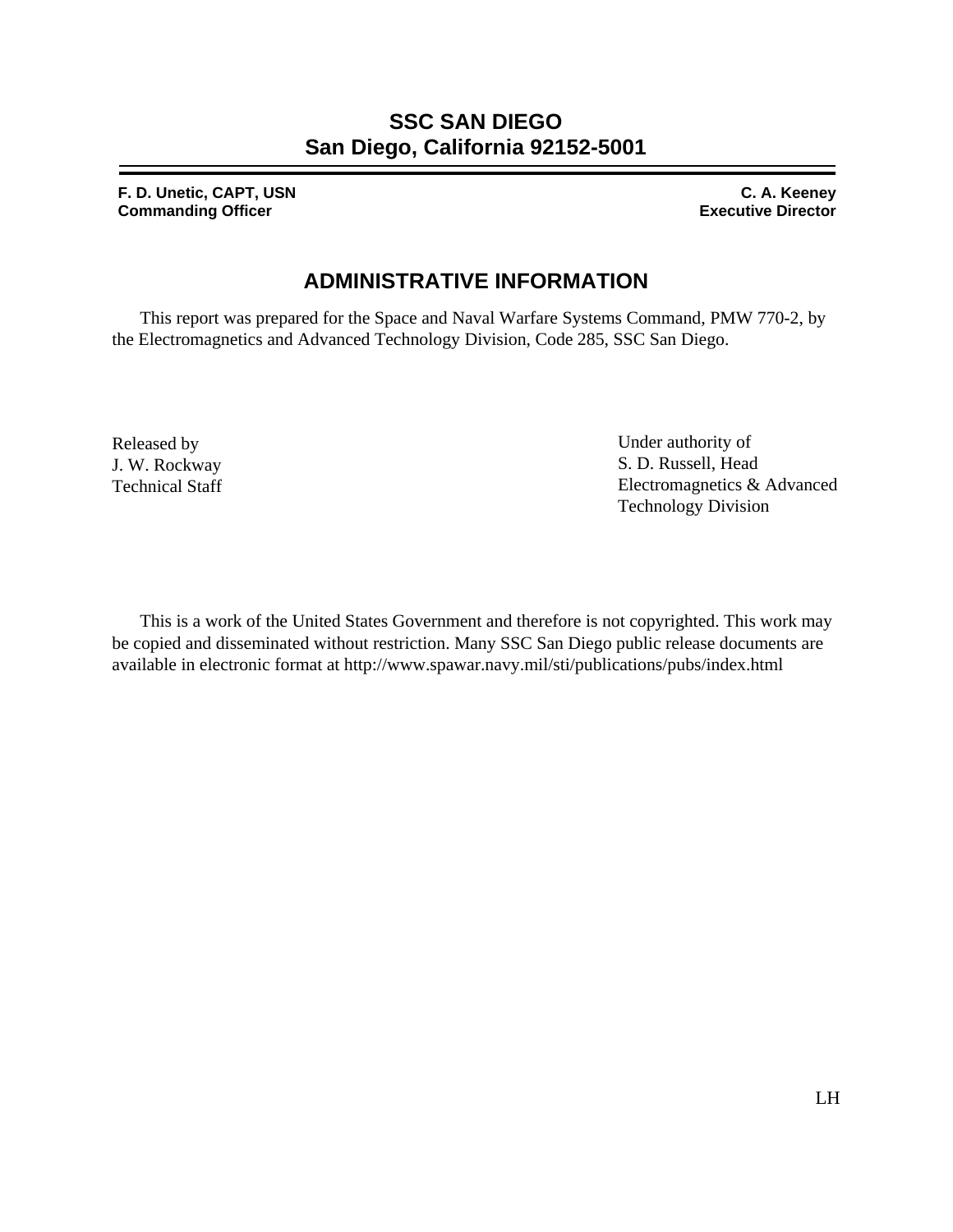### **EXECUTIVE SUMMARY**

### <span id="page-3-0"></span>**OBJECTIVE**

Perform reliability analysis for safety core insulators.

### **APPROACH**

Known incidents of safety core insulator failure (for Navy and non-Navy installations) since 1970 were identified and categorized. Three major categories (or types) of failure included (1) improper installation, (2) manufacturing defect or design flaw, and (3) unknown or part of the normal risk of operation. Mean time between failures (MTBF) was estimated for all safety core insulators (based on Austin Insulators Inc. estimate of insulators in service) and for Navy insulators (based on the history of Navy insulators installed at the Navy's VLF/LF sites).

### **RESULTS**

When properly installed and "burned in," the Austin Insulator safety core insulators are very reliable. They have an experienced MTBF of at least 167,000 insulator years. For a typical umbrella top loaded monopole installation with 100 insulators, this implies a failure rate for the insulators of 1 every 1670 years, assuming no insulator remains in place past its service life. If data from the Navy VLF antenna installation at Cutler, ME, are eliminated, the Navy experience is consistent with the Austin Insulator experience. The MTBF experience for the individual insulators at Cutler is much less, about 108 years for all failures and twice that for type 3 failures.

The Cutler experience is due to the different configuration of the Cutler antenna and insulator, combined with the occurrence of large lightning strikes in that area. The insulators have a radio frequency (RF)-driven structural failure mode that occurs after an electrical failure (belt tracking) if RF operation is allowed to continue. This can happen in an active antenna installation that has more than one insulator in series to ground. This has been the predominant mechanism of structural failure of the safety core insulators. At Cutler, a lightning strike near the insulator results in a very large, fast wave front, voltage pulse appearing across the insulator. This fast wave front (high dV/dt) pulse combined with the ring configuration results in (1) a large peak voltage appearing across the insulator prior to flashover, (2) flashover along the insulator surface, and (3) possible penetration of the arc into the interior of the insulator. The high voltage can track or puncture internal components. The high current on the surface or inside the insulator can damage or destroy the insulator.

#### **RECOMMENDATIONS**

For any application using safety core insulators where structural failure of a single insulator would result in serious damage, it is strongly recommended that there be at least two independent structural supports. When safety core insulators are installed in locations where they are exposed to lightning, the corona rings should be designed to mitigate the lightning-induced damage as well as RF voltage withstand. The design of rings for lightning mitigation requires further study. Preliminary efforts have yielded some insight into the design problem for lightning protection of insulators using corona rings, but further efforts are required to develop confidence in the design.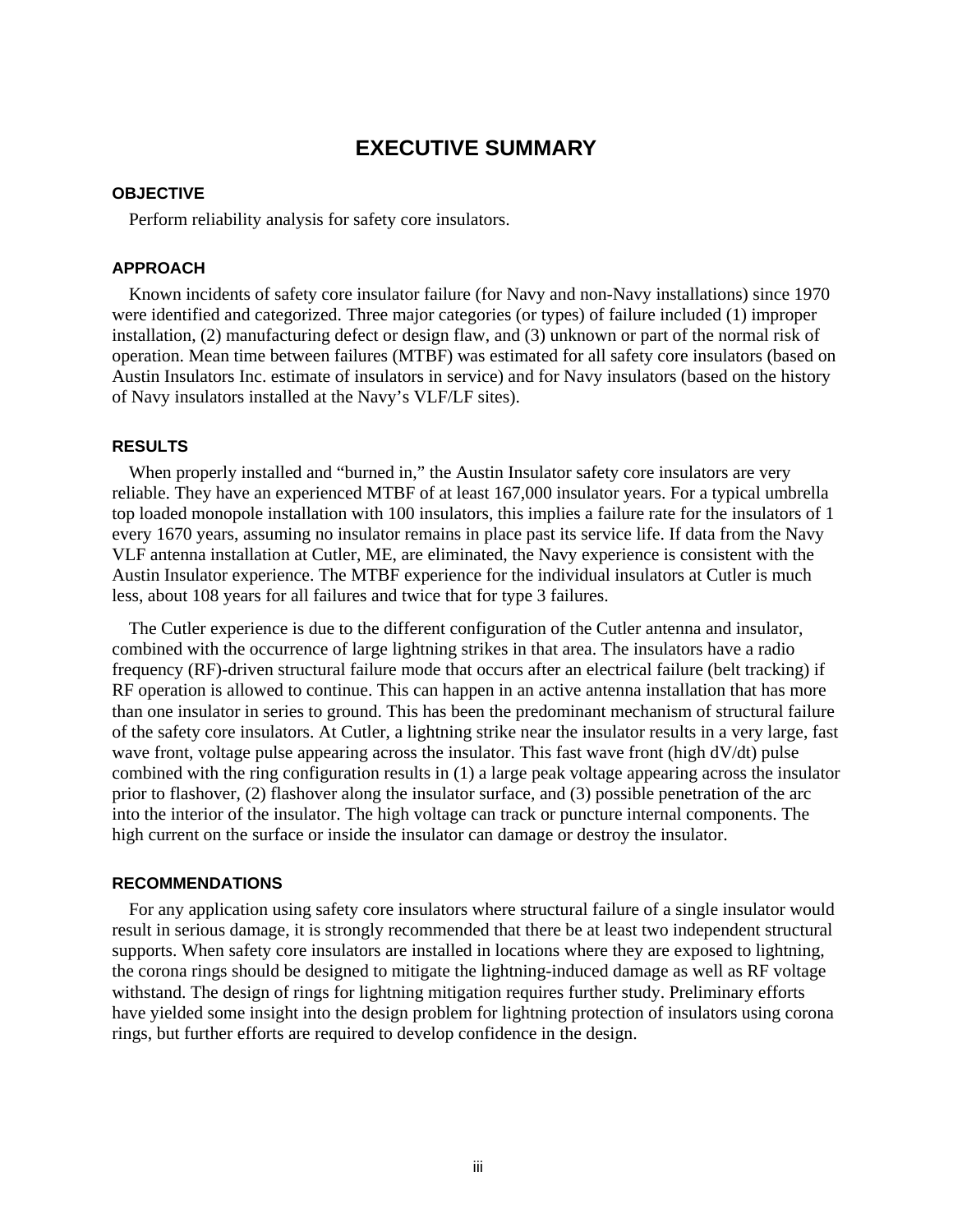# **CONTENTS**

| APPENDIX A: KNOWN INSULATOR FAILURES (AS OF AUGUST 2006)  11 |  |
|--------------------------------------------------------------|--|

# **Tables**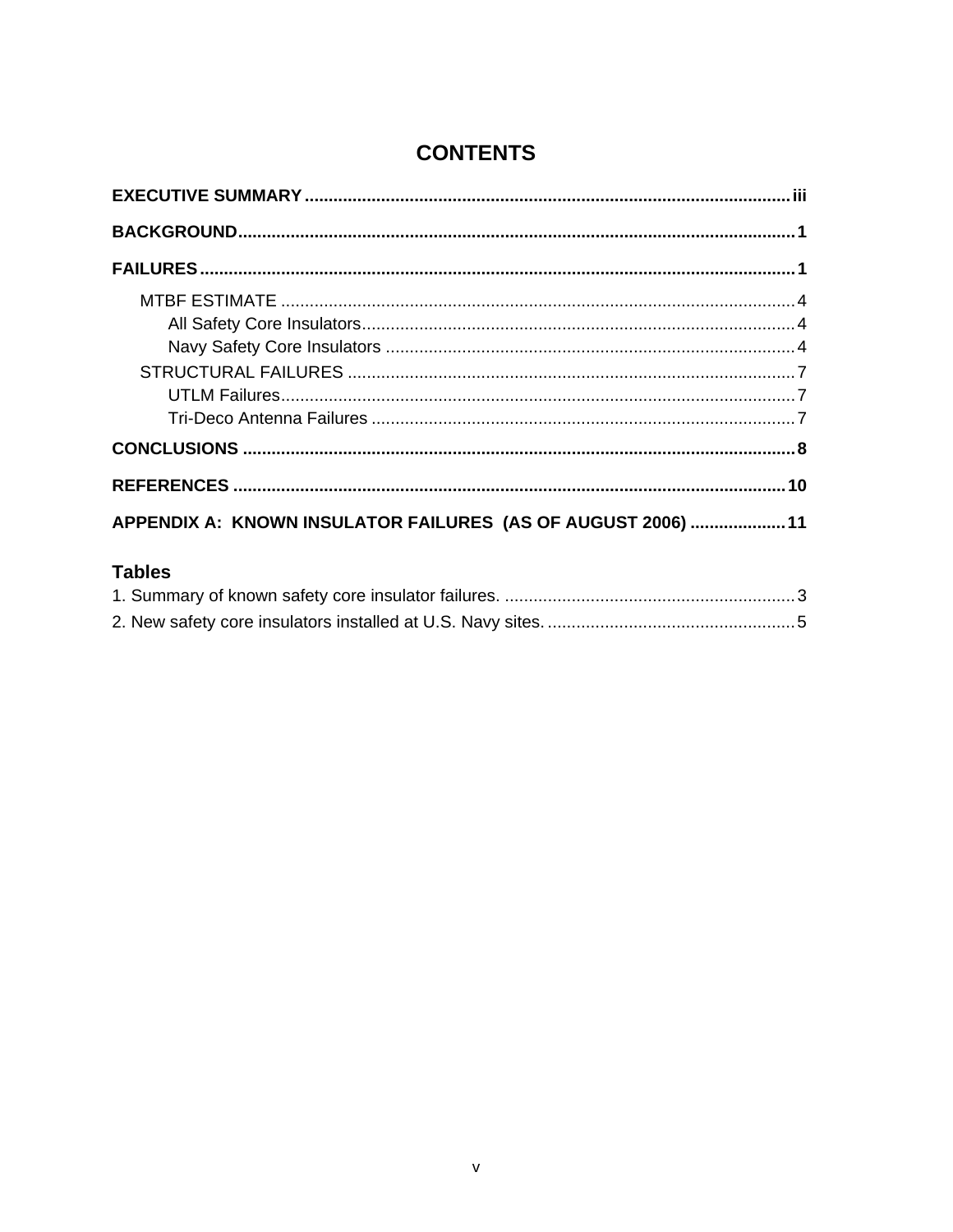### **BACKGROUND**

<span id="page-5-0"></span>Austin Insulators Inc. is the successor of the A.O. Austin Insulator Company started in Barberton, Ohio, in 1933. Arthur Austin, who was Chief Ceramist, left the Ohio Brass Insulator Company to start his own company, with a primary emphasis on the production of radio insulators. The company was bought by the Decca Navigator Company of the United Kingdom in 1969 and moved to Toronto, Canada, as the Decca-Austin Insulator Company. Since then, the company has changed names a few times (Racal-Decca Canada, Litton Marine, and now Austin Insulators Inc.)

The general safety core insulator design was developed by A. O. Austin before the move to Toronto. There were probably thousands of these insulators installed prior to 1969, but the records prior to the move are not available. Since then, the company has produced approximately 800 of the oil-filled safety core insulators per year. As of today, there are more than 25,000 of these insulators in service, including several hundred at U.S. Navy VLF/LF operational transmitters around the world [1].

### **FAILURES**

Austin Insulators is aware of several incidents involving these types of insulators since 1970. These incidents include failures of various types, including combinations of electrical, mechanical, and structural failure. All of the known incidents are described in Appendix A. These failures have been divided into three different categories (or types) as follows.

Category 1 includes failures that are a result of improper installation. Examples of failures in this category are given below:

- 1. Improper installation
	- a. Installed upside down. Air bubble exposes belt in high field area (Haiku)
	- b. Installed with inadequate articulation. Porcelain cracks, allowing oil to leak out (Crimmond, Bafa Lake, La Regine)
	- c. Installed with inadequate suspension hardware, allowing insulator to fall (Jim Creek)

Category 2 includes incidents or failures that are due to a manufacturing defect or a design flaw. This type of incident or failure tends to happen early in the life of an insulator. This category is similar to the burn-in phase for solid-state equipment in that once the design flaw is corrected and/or the insulators with defects are discovered and replaced, then the probability of failure drops to the long-term expected value. Examples of failures in this category are given below:

- 2. Manufacturing defect or design flaw
	- a. Leaking seal allows oil to leak out (Cutler, Fort Collins)
	- b. Casting flaw allows oil to leak out (Cutler, Fort Collins)
	- c. Design defect. Low angle allows air bubble to expose belt to high field (Cutler)

Category 3 includes "true" failures of installed insulators where the cause of the failure is unknown or is part of the normal risk of operation. Examples of failures in this category are given below:

- 3. "True" Failures
	- a. Cyclone damage (Decca Navigation Transmitter Site Western Australia)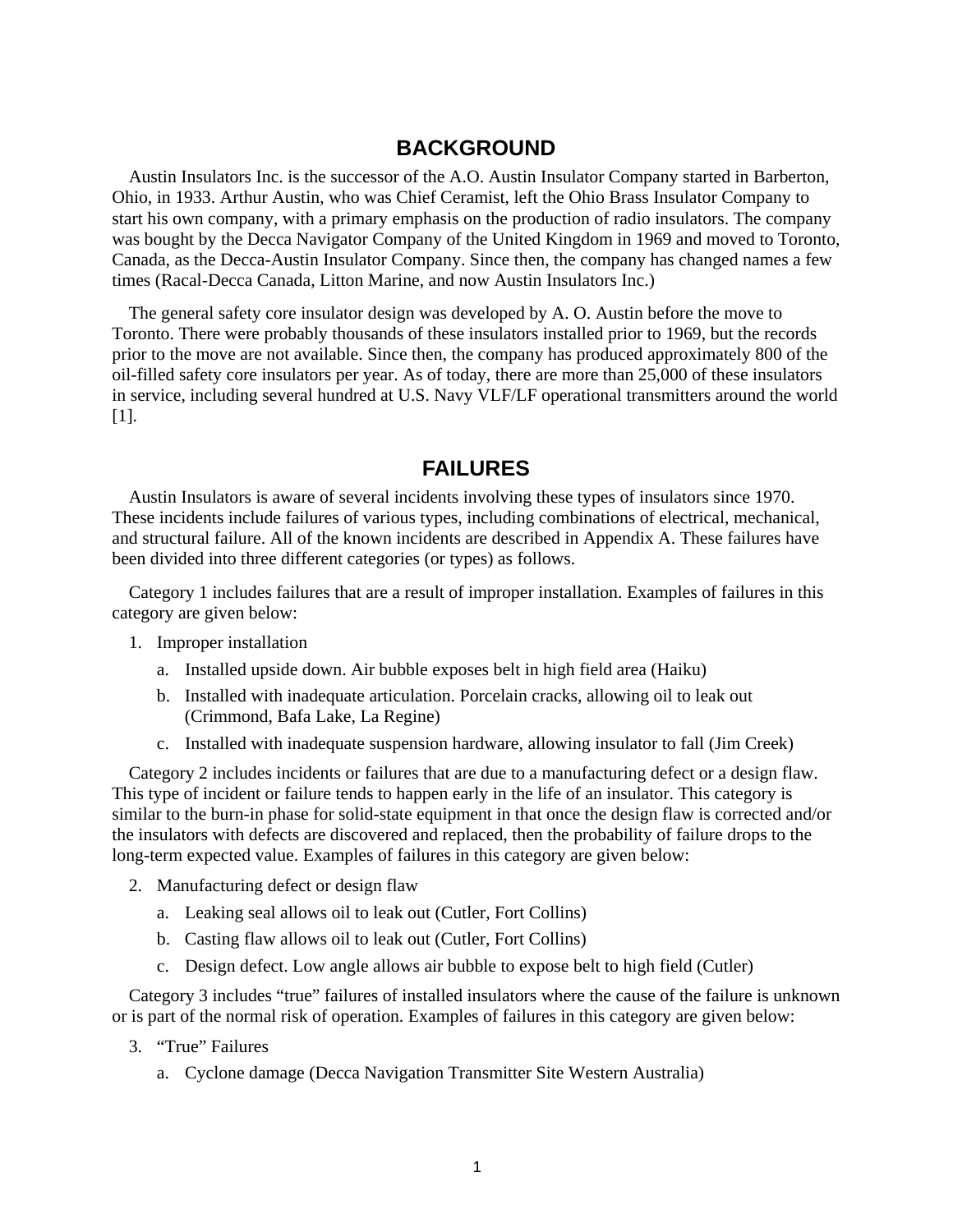b. Other (Cutler lightning damage)<sup>[1](#page-6-0)</sup>

The failures are further described by the type of failure. Mechanical failure (M) involves the porcelain cracking and the oil leaking out. Electrical failure (E) involves the tracking of the fiberglass belt, turning the insulator into a resistor. Structural failure (S) involves the structural failure of the fiberglass belt.

Table 1 summarizes all the known failures. Note that two of these failures were the original Austin Company safety core type. This design used smooth-sided porcelain, an impregnated cloth belt as a tension-bearing element, and a preload higher than the maximum recommended working load, thus continuously subjecting the tension belt to very high loads. Subsequently, Austin Insulators improved the design by incorporating shedded or rippled porcelain, a continuous wound fiberglass belt, and a redesigned configuration that significantly lowered the preload on the linkage assembly. Thousands of the old Austin Company design safety core insulators were supplied, but no records are available that can be used for a reliability estimate; consequently, they are not included in the mean time between failures (MTBF) estimation.

Note that for the new Austin safety core insulators there are only three failures that fall in category 3. They are the cyclone-induced structural failure in the Western Australia DECCA Navigation transmitter and the last two lightning-induced failures at Cutler. All the others can be attributed to improper installation or design flaw. Although every attempt was made to obtain accurate and complete records, it should be noted that there might be other unrecorded or unknown failures.

<span id="page-6-0"></span><sup>&</sup>lt;sup>1</sup> The probability of lightning-induced failure can be reduced but not eliminated by modifying the corona ring design [2]. Thus, given new rings, the last two failures at Cutler might be considered as type 2. However, they have been retained as type 3 in this report, which gives a conservative MTBF estimate.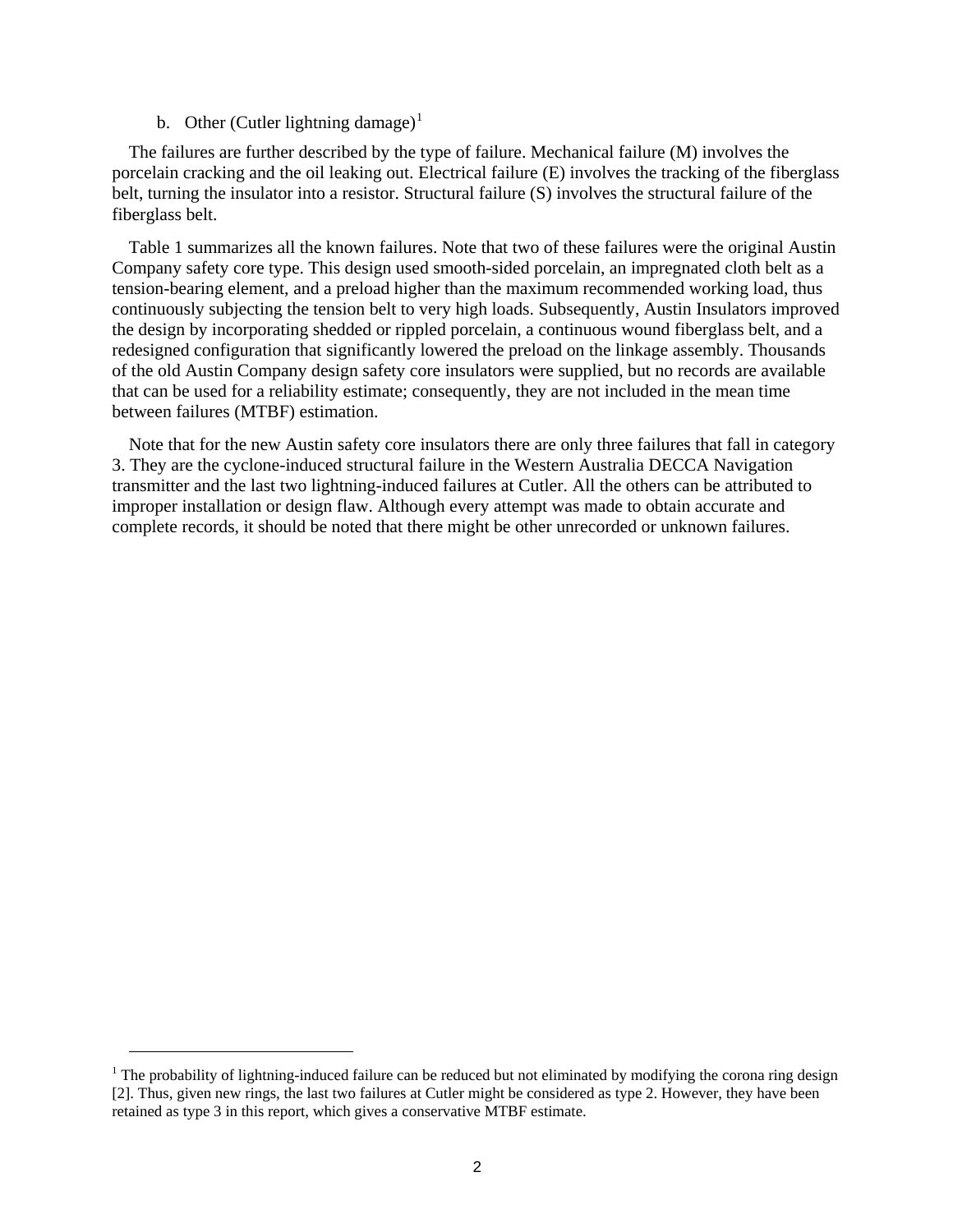<span id="page-7-0"></span>

| <b>Site</b>                              | No.            | <b>Type</b> | Cause                                                                                                                                                                                                                                | <b>Insulator Type</b> |
|------------------------------------------|----------------|-------------|--------------------------------------------------------------------------------------------------------------------------------------------------------------------------------------------------------------------------------------|-----------------------|
| Crimmond, UK                             | 1              | $M-3$       | Unknown                                                                                                                                                                                                                              | Old Austin            |
| Matola, Sweden                           | 1              | $S-3$       | Tower lost, cause unknown, speculation includes<br>vibration and/or lightning.                                                                                                                                                       | Old Austin            |
| Jim Creek, WA                            | $\overline{2}$ | $S-1$       | Span lost, breaking two insulators when they hit the<br>ground. Cause - improperly installed spelter socket.                                                                                                                         | New Safety<br>Core    |
| Haiku, HI                                | 1              | <b>EM-1</b> | Down lead dogleg counterweight insulator exploded.<br>Cause - improper installation (upside down exposing<br>belt to air pocket), corona ring installed backwards, plus<br>lightning.                                                | New Safety<br>Core    |
| Decca Navigation<br>Site, West Australia | 1              | $S-3$       | Cyclone-blown debris cut insulator, causing tower to<br>fall.                                                                                                                                                                        | New Safety<br>Core    |
| Decca, Scotland                          | 3              | $S-1$       | Mechanical overload caused fiberglass links to tear.<br>Installation of a larger (stronger) insulator eliminated<br>problem.                                                                                                         | New Safety<br>Core    |
| La Regine, France                        | 1              | MES-1       | Inadequate articulation between series pair insulators<br>caused the porcelain in one insulator to break, oil to<br>leak, and the insulator to fail electrically. Continued<br>operation resulted in burning and structural failure. | New Safety<br>Core    |
| Bafa Lake, Turkey                        | 2              | MES-1       | Top load insulators failed structurally. The insulators as<br>originally installed do not have adequate articulation so<br>vibration causes the oil to leak out, allowing burning of<br>the fiberglass.                              | New Safety<br>Core    |
| Bafa Lake, Turkey                        | 4              | $M-1$       | Same as above (Bafa Lake 2), but oil leak discovered<br>prior to burning.                                                                                                                                                            | New Safety<br>Core    |
| Cutler, ME                               | $\overline{2}$ | $E-1$       | Fiberglass belt tracked following lightning storm. Main<br>cause attributed to design flaw in that the air bubble<br>exposed the fiberglass belt to high electric fields.                                                            | New Safety<br>Core    |
| Cutler, ME                               | 1              | EMS-3       | Lightning tracked a modified insulator belt. Operation of<br>second array caused continued burning and eventually<br>explosion and structural failure.                                                                               | New Safety<br>Core    |
| Cutler, ME                               | 1              | $EM-3$      | Lightning caused electrical failure and porcelain to<br>explode.                                                                                                                                                                     | New Safety<br>Core    |
| Cutler, ME                               | 3              | $M-1$       | Three insulators have been discovered to have oil<br>leaks.                                                                                                                                                                          | New Safety<br>Core    |
| WWVB, Ft. Collins                        | 1              | M-1         | One insulator was discovered to have an oil leak prior<br>to installation.                                                                                                                                                           | New Safety<br>Core    |

### Table 1. Summary of known safety core insulator failures.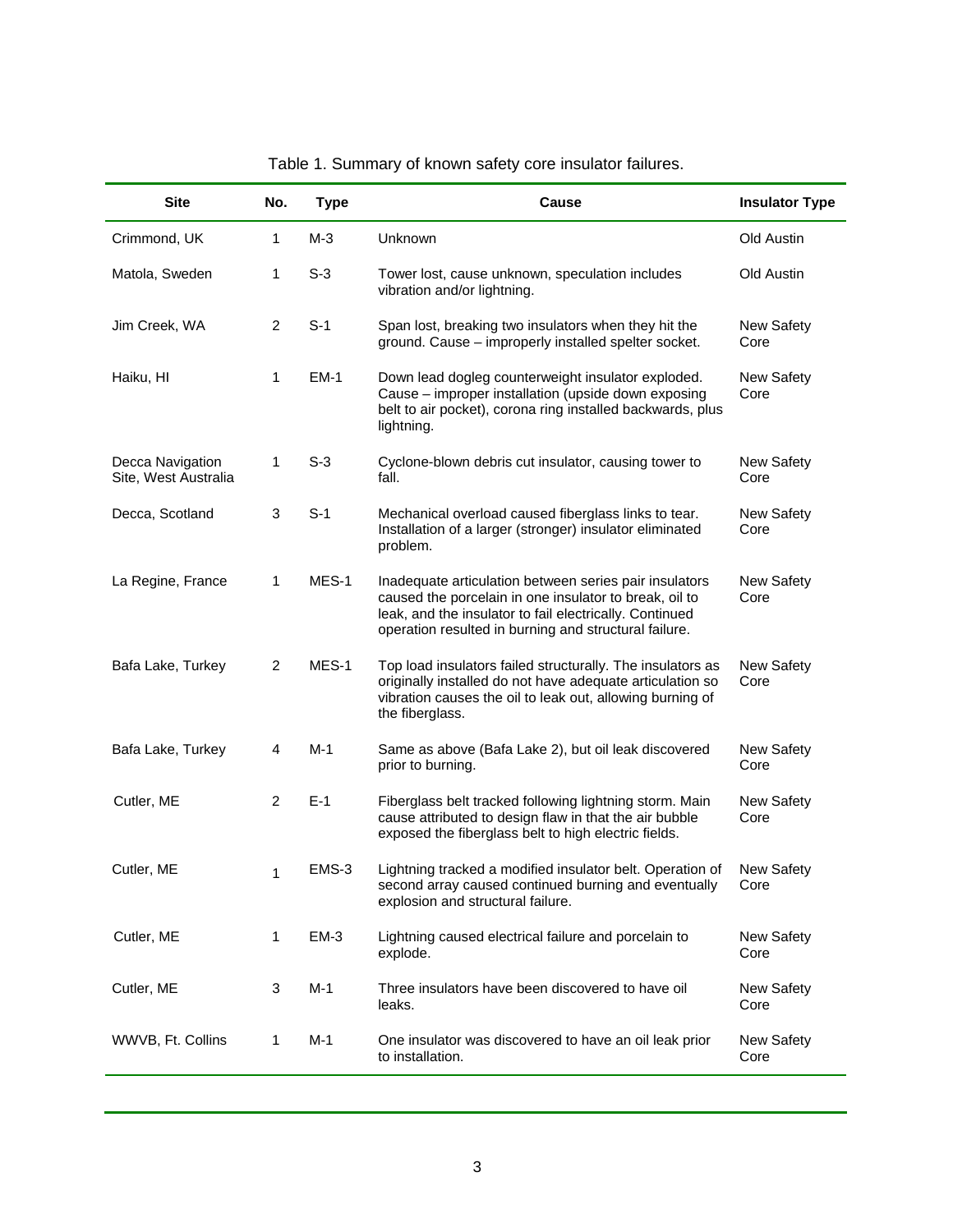#### <span id="page-8-0"></span>**MTBF ESTIMATE**

#### **All Safety Core Insulators**

An estimate for the MTBF of the new safety core insulators can be obtained by taking the number of operating insulator years and dividing by the number of failures. Austin Insulators Inc. provided an estimate of the total number of insulators in service for this calculation.

There are 25,000 new Safety Core insulators that have been in operation for an average time of 20 years or 500,000 insulator-years. There were three type 3 failures, counting the two latest failures at Cutler. All other failures are due to manufacturing defects, design flaws, or improper installation. The manufacturing defects all involve very slowly leaking oil and all were discovered early in the life of the insulator prior to any electrical or structural failure. Consequently, the long-term MTBF is based on only type 3 failures.

> MTBF Type 3 Failures = 500,000 Insulator Years/(3 insulator failures) =>  $MTBF = 167,000 \text{ years.}^2$  $MTBF = 167,000 \text{ years.}^2$

This is an astounding reliability figure. As an example of application, the VLF/LF antenna at Aguada, PR, has ~125 insulators in it. For a particular site, the overall expected time between failures is given by dividing the insulator MTBF by the number of insulators installed. Using the individual insulator MTBF above gives an overall MTBF for Aguada of 1333 years. This implies that it is more likely that an insulator will be destroyed by natural forces (i.e., earthquake, cyclone, hurricane, tornado, etc.) or war than by failure.<sup>[3](#page-8-2)</sup> Even if there were 10 times the number of known failures, the MTBF for the individual insulators would be more than 16,000 years and the overall estimate for the MTBF of Aguada would be 133 years.

Note that this reliability estimate applies to insulators that have been "burned in" i.e., manufacturing defects and design flaws have been discovered and eliminated. It applies to the time after "burn in" until ageing starts to be a factor. Austin Insulators gives a conservative estimate for the lifetime of the safety core insulator of 25 years, meaning no age-related failures prior to that time. No age-related failures have yet been observed, and the actual lifetime prior to the start of age-related failures is probably greater than 25 years. The implication in the case of Aguada is that the probability of failure during the manufacturer's stated lifetime is equal to  $25/133 = 0.189$ , or less than a 20% chance of a failure during the service lifetime of the insulators.

### **Navy Safety Core Insulators**

Another estimate of the MTBF for the Navy's application can be obtained from the history of the insulators installed at the Navy's VLF/LF sites. The number of insulators and time in operation has been estimated by the use of Austin Insulators' records of sales to the Navy. Table 2 gives the details for the various U.S. Navy sites. This estimate was based on 5% of the order being for spares and the installation date being ½ year after delivery.

<span id="page-8-1"></span> $2^2$  If the last two failures at Cutler are moved to category 2, then the experienced MTBF is 500,000 years. In either case, the sample size is too small to provide statistically significant data. Normally a sample size containing at least 10 failures would be required to get accurate values of MTBF. Hence, the term "experienced" or "estimated" MTBF is used in this report.

<span id="page-8-2"></span><sup>&</sup>lt;sup>3</sup> Similarly re-categorizing the last two failures at Cutler would mean that the only type 3 failure in Austin Insulators' experience was caused by a cyclone (Decca Navigation site West Australia).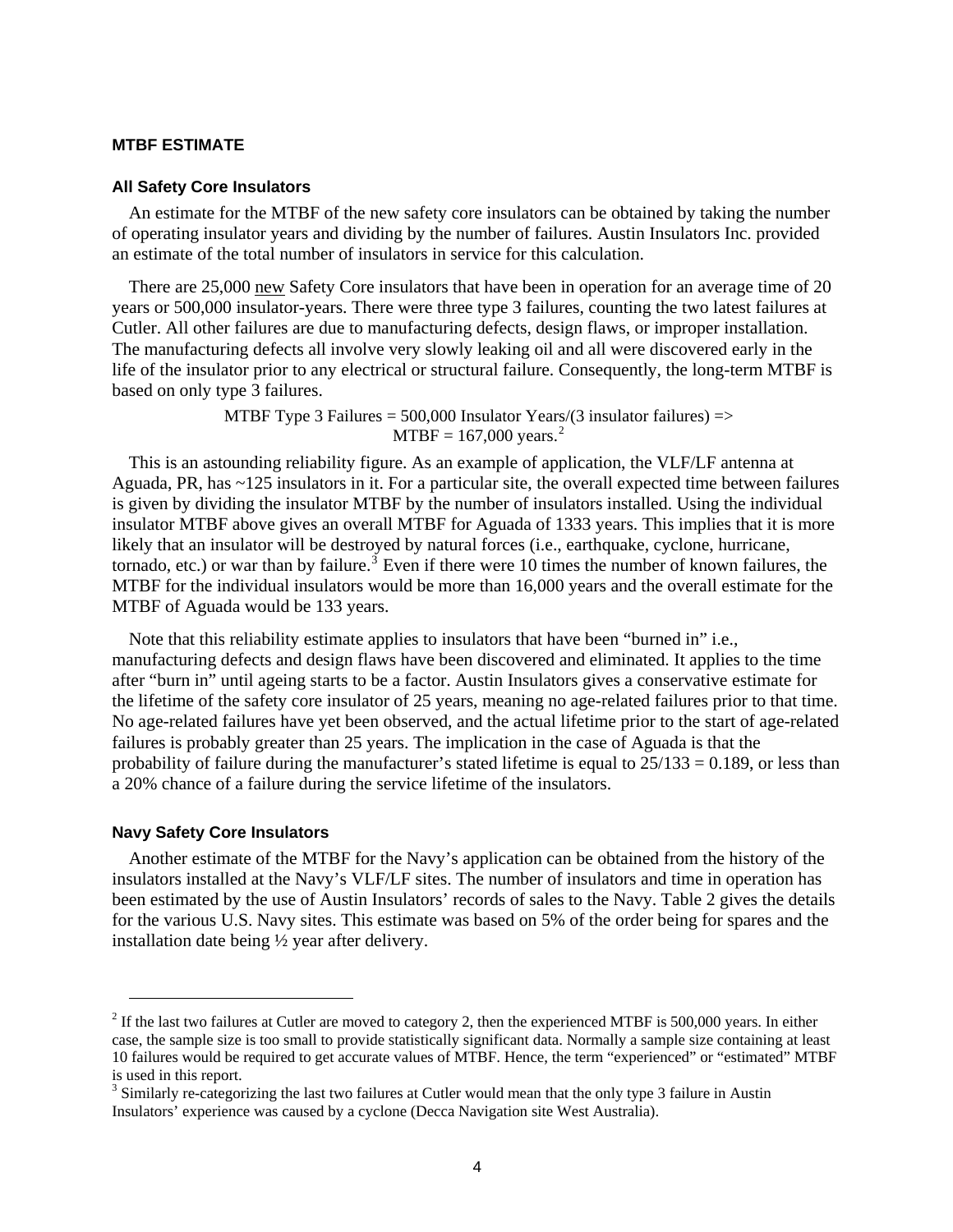<span id="page-9-0"></span>The MTBF experienced for all U.S. Navy insulators in service is 7977.5 insulator years divided by four failures, or 1994 years. The experienced MTBF for type 3 failures is double that, or 3989 years.

| <b>Site</b>                        | Number-<br>5% | <b>Years</b><br><b>Service</b> | <b>Failures</b> | <b>Insulator</b><br>Years |
|------------------------------------|---------------|--------------------------------|-----------------|---------------------------|
| Adak, AK                           | 74            | $\overline{7}$                 | 0               | 518                       |
| Aguada, PR                         | 125           | 15                             | 0               | 1875                      |
| Awase, Okinawa                     | 85            | 14.5                           | 0               | 1232.5                    |
| Cutler, ME                         | 24<br>24      | 10<br>8                        | 4               | 432                       |
| North West Cape, Western Australia | 24            | 9                              | 0               | 216                       |
| Grindivik, Iceland                 | 91            | 14                             | 0               | 1274                      |
| Jim Creek, WA                      | 22            | 17                             | 0               | 374                       |
| LaMoure, ND                        | 16            | 20                             | 0               | 320                       |
| Niscemi, Sicily, Italy             | 112           | 15.5                           | 0               | 1736                      |
| Total                              | 597           | 130                            | 4               | 7977.5                    |

Table 2. New safety core insulators installed at U.S. Navy sites.

Note that this is a factor of 34 less than the estimate based on all the insulators Austin has in operation. The reason for this is that the data from Cutler have been included in this calculation. All the type 3 failures experienced by the Navy have been at Cutler. Cutler is unique because of its configuration and the large lightning strikes that occur in that area. If Cutler is eliminated from the calculation, then 7548 insulator-years have passed **without a failure,** indicating that the U.S. Navy (except for Cutler) has experienced a MTBF greater than 7548 years. This number is a MTBF that is a factor of 22 times less than the 167,000-year estimate based on Austin Insulator records. However, since there have been no failures in the Navy experience (except for Cutler), this is consistent with the Austin Insulator experience.

The reliability experienced at Cutler has been poor. In this case, the experienced MTBF for the safety core insulators including all failures is  $432/4 = 108$  years. The MTBF experienced for type 3 failures is double that or 216 years. There are 48 insulators in operation at Cutler and the overall failure rate experienced there has been about 1 every 2 years. The expected failure rate now that the initial design flaw has been eliminated is about 1 every 4 years. Since the last failure, a standard operating procedure (SOP) has been initiated for the station forces to turn the transmitter off when a lightning storm is in the vicinity, which only happens 2 or 3 times a year. There have been no failures at Cutler since that SOP was initiated, which supports the conjecture that lightning is attracted to the antenna panels when they are energized at high voltage.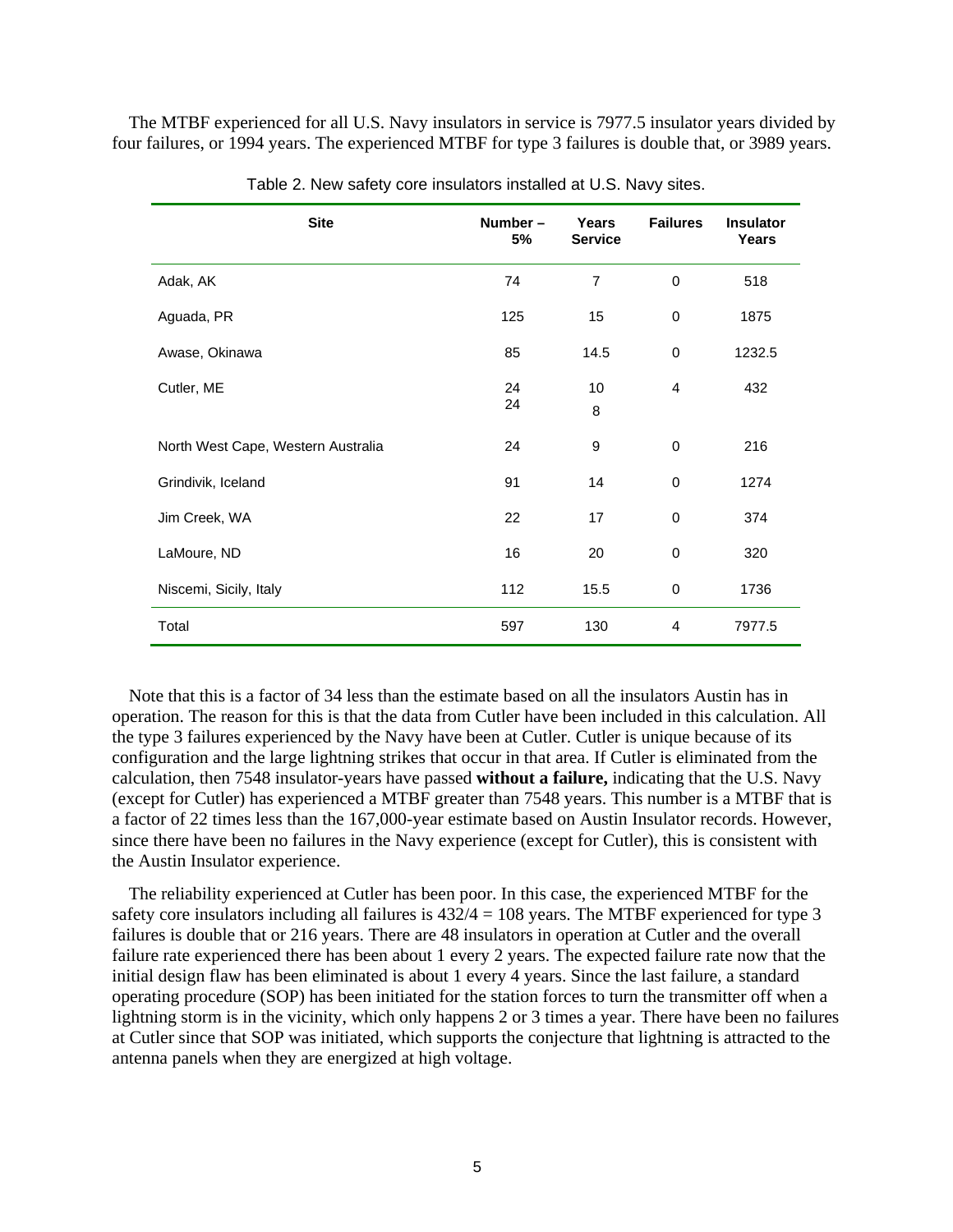This failure rate at Cutler could be significantly reduced by modifying the corona rings to provide lightning protection by making them symmetrical and moving them closer together [2]. There are two problems with this. The first is that the design process for using corona rings operating at high voltage to also provide lightning protection needs to be developed. The second is that the modified rings will reduce the RF voltage rating, and the modified insulators may not meet the requirement for operations at Cutler.

The antennas at Cutler and the North West Cape are nearly the same Tri-Deco design. There are two of these arrays at Cutler and a single, slightly larger, array at the North West Cape. The Tri-Deco design is different from the other antennas in the U.S. Navy inventory, which are umbrella top loaded monopole (UTLM) antennas, with the exception of Jim Creek, which is a valley span. Each array of the Tri-Deco antennas has six diamond-shaped horizontal top loads made up of cables suspended from an array of towers.

The reason Cutler experiences lightning-induced failures involves several factors. First, there is only one insulator between the high voltage on the top load and ground. Second, this insulator is located at the highest part of the high-voltage top load and thus most likely to be struck by lightning. Third, the design RF operating voltage for the insulator is quite high, and for that reason the gap between the corona rings is nearly the full length of the insulating body, enabling flashover along the surface of the insulator for high dV/dt impulses. In addition, it seems that lightning is attracted to the active portion of the antenna near the insulators when it is energized.

A lightning strike near the insulator results in a very large, fast wave front, voltage pulse appearing across the insulator. This fast wave front (high dV/dt) pulse combined with the ring configuration results in (1) a large peak voltage appearing across the insulator prior to flashover, (2) the flashover path along the insulator surface, and (3) possible penetration of the arc into the interior of the insulator. The high voltage can track or puncture internal components. The high current on the surface or inside the insulator can damage or destroy the insulator. If the oil is low, the resulting voltage can reach levels that can initiate tracking of the fiberglass belt even if the arc path is not along the insulator surface.

It is interesting that no failures have been experienced for the safety core insulators installed in the Tri-Deco antenna located at the North West Cape in Australia. One reason for this is believed to be a result of the fact that there is very little lightning in that area [3]. Another possible reason relates to the fact that Cutler arrays differ slightly from the one at the North West Cape in that Cutler has a 60-Hz deicing system to heat the wires by running current through the antenna conductors. When icing conditions occur, one array is transmitting while the other is deicing. The deicing system requires insulators in the top panels to isolate the 60-Hz current paths. The isolated panel sections have a larger surge impedance than that of the entire array, which will increase the peak voltage resulting from a given lightning strike.

The WWVB antennas at Fort Collins, CO, are similar to a single panel of a Tri-Deco antenna, although considerably smaller. There have been no failures in the Fort Collins antennas. The lightning statistics, in terms of the number of strikes per square km, at Fort Collins are similar to those experienced at Cutler [3], but because they are smaller the antennas have much less probability  $(\sim 1/12)$  than Cutler for a direct strike. The transmitters there do kick down at times during lightning storms but it is not known if that is due to direct strikes. Other factors may contribute to the fact that there have been no failures at Fort Collins. The panel configuration at Fort Collins is such that the grounded towers provide more protection to the panel corners, the duty cycle of the signal is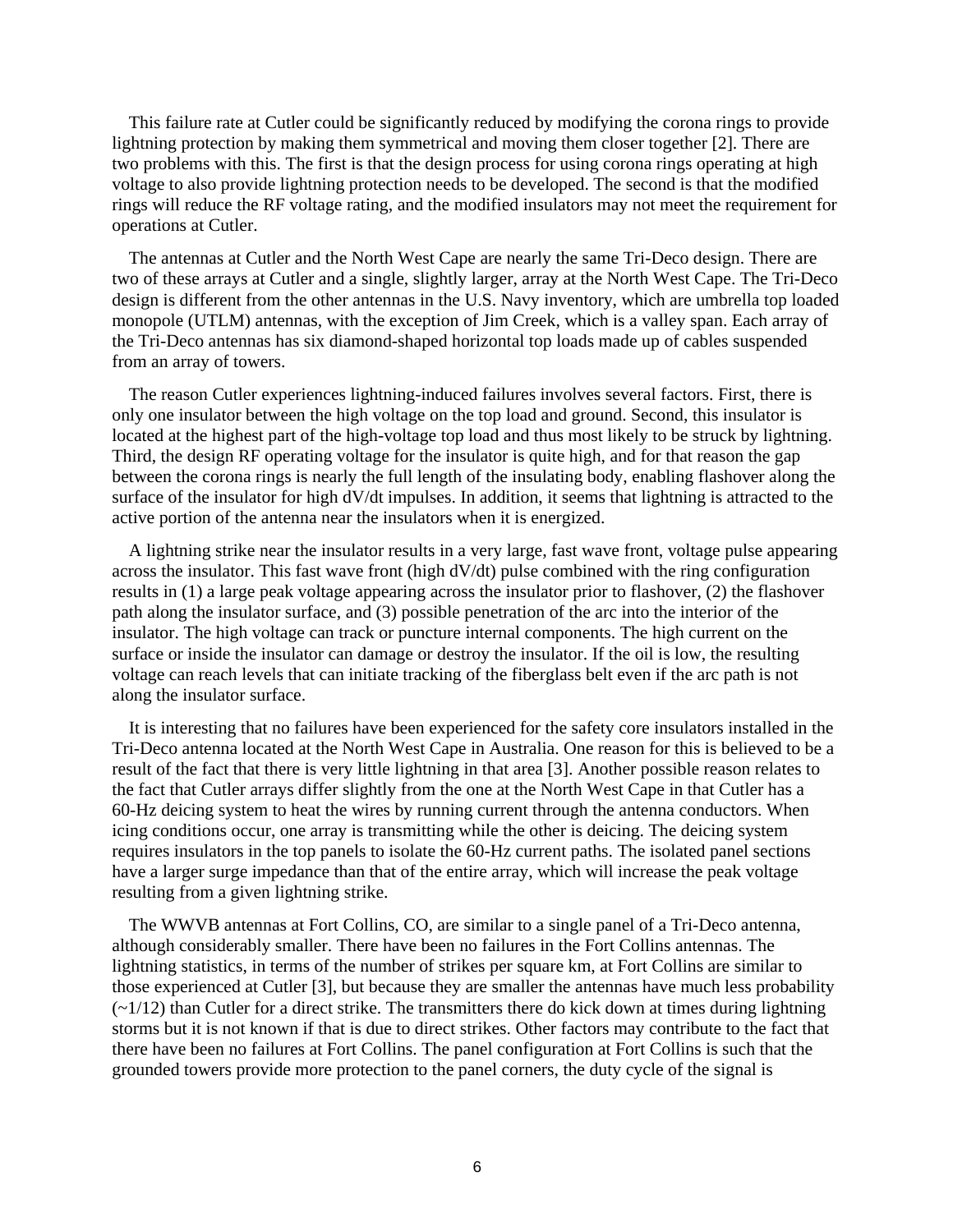<span id="page-11-0"></span>approximately 50%, and the operating voltage is considerably less than at Cutler. All of these factors may contribute to a reduced probability for a direct strike to the panels.

### **STRUCTURAL FAILURES**

Structural failures of insulators are the most costly and dangerous. Depending on the configuration, they can put the entire structure at risk. There are three failures listed in Table 1 and also in Appendix A (Bafa Lake, Cutler, and La Regine), where structural failure followed electrical failure (belt tracking). All of these structural failures resulted from RF current burning the fiberglass belt because the configuration allowed transmitter operation after the insulator was tracked. There are two modes of track initiation: (1) a lightning-initiated track, which can be completed by the lightning or RF, and (2) RF tracking following oil leakage.

#### **UTLM Failures**

The structural failures at Bafa Lake, Turkey, involved the top load radial insulators in a UTLM antenna. These are the insulators most likely to fail electrically in a UTLM because they have the most voltage across them and because they are highest and so most exposed to lightning. However, RF voltage probably initiated the tracking at Baffa Lake because the oil had leaked out of the insulator due to improper installation (limited articulation). Structural failure occurred following electrical failure because the breakup insulators below the main top load insulator were still intact, allowing RF operation to continue. The RF current flowing through the carbon-tracked fiberglass belt caused the burning and eventual structural failure.

The failures at Bafa Lake did not result in damage to the tower for two reasons. First, the top load radials are highly redundant structurally. Second, that antenna was designed such that the active portions of the top-load radials are longer than the tower height so that the failed insulators and hardware hit ground before reaching the tower.

The structural failure at La Regine, France, was similar to structural failures at Bafa Lake in that it involved the main top load radial insulators. At La Regine, two insulators were put in series as an expedient to increase the voltage capability. Improper installation (limited articulation) of the second insulator resulted in mechanical failure, allowing the oil to leak out. When one insulator tracked, the other held off the RF voltage, allowing continued operation with subsequent burning of the fiberglass band and eventual structural failure.

The U.S. Navy has several UTLM antennas that have top load radials shorter than the tower. Most of these have been in operation for several years without incident, and there is a remote chance that one of these insulators could track, either from an oil leak or from a large lightning strike. In that event, structural failure of a main top-load insulator could occur by the mechanism described above and the insulator and associated hardware would swing in and hit the tower, potentially causing significant damage.

#### **Tri-Deco Antenna Failures**

The structural failure at Cutler (failure #3) was caused by RF current, induced from continued operation of the other array, burning the tracked fiberglass belt. Since that failure, an SOP has been put in place to cease operation of both arrays if one array goes down with symptoms of an insulator failure. Operations are not allowed to resume until the failed insulator has been located and isolated. This SOP was used effectively immediately following failure #4 and structural failure was averted [4].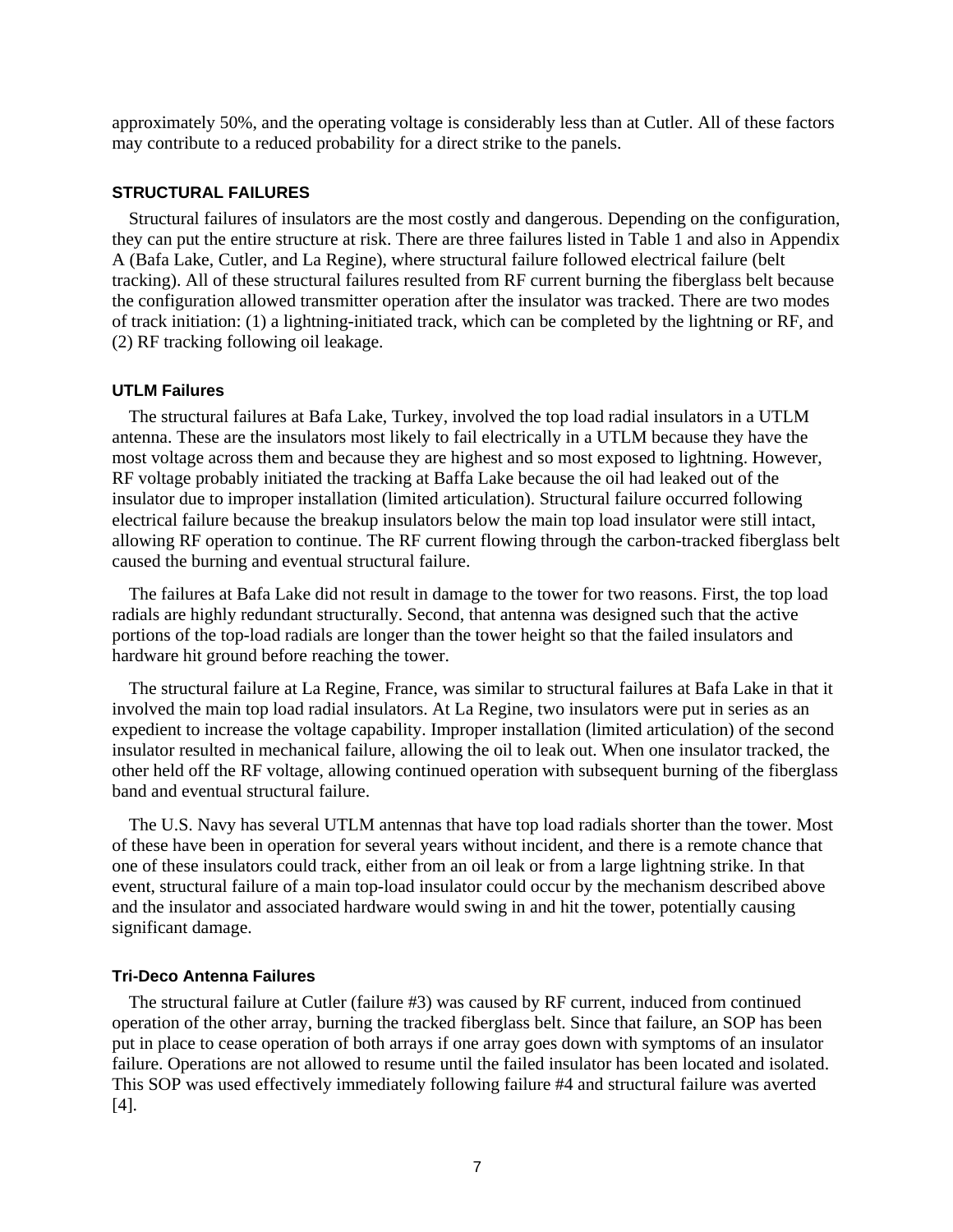<span id="page-12-0"></span>One proposed method of eliminating the lightning-induced failures at Cutler involves placing two safety core insulators in series, which would nearly halve the slope (dV/dt) of the lightning-induced voltage waveform across the insulators. That reduces the likelihood of damage to the insulator from a direct lightning strike. It means that the peak lightning current required to initiate surface flashover would nearly double. The problem with this configuration is that if one of the insulators tracks, the other would hold off the RF, allowing continued operation and resulting in **certain** structural failure. The structure at Cutler is too valuable to take this risk. Consequently, the concept of two series safety core insulators is strongly discouraged at Cutler.

### **CONCLUSIONS**

In normal service, when properly installed and "burned in," meaning all manufacturing defects have been eliminated, the Austin Insulator safety core insulators are very reliable. They have an experienced MTBF of at least 167,000 insulator years.

For a typical UTLM installation with 100 insulators, this implies a failure rate for the insulators of 1 every 1670 years, assuming no insulator remains in place past its service life. Since the manufacturer's recommended life expectancy for these insulators is 25 years, the expectation is that no insulators would fail during that time for this type of antenna. In fact, for "burned in" insulators it is more likely that the insulators will fail from natural forces or war than from anything else.

The MTBF experience for the individual insulators at Cutler is much less, about 108 years for all failures and twice that for type 3 failures. The reason for this has to do with the different configuration of the Cutler antenna and insulator, combined with the occurrence of large lightning bolts in that area. Modifying the corona rings by making them symmetrical and moving them together will reduce but not completely eliminate the probability of lightning-induced failure. This modification will also reduce the RF voltage rating and the modified insulators may not be adequate for Cutler. Preliminary efforts have yielded some insight into the design problem for lightning protection of insulators using corona rings, but further efforts would be required to develop confidence in the design [2].

The Austin Insulator Inc. new design safety core insulators have extremely high reliability after "burn in." However, these insulators are not the classic fail-safe design. The new insulators have an RF-driven structural failure mode that follows an electrical failure (carbon tracked belt) when RF operation is allowed to continue. This failure can happen in an active antenna installation that has more than one insulator in series to ground. This has been the predominant mechanism of structural failure of the safety core insulators.

If the fiberglass belt of one of these insulators becomes tracked, the other insulators in series can hold off the voltage, allowing operation to continue, usually without the operator's knowledge of the failure. This allows RF current to flow in the tracked belt, burning it to structural failure. The belt can be tracked by lightning or by RF if the oil leaks out of the insulator. Thus, for any application using safety core insulators where structural failure of a single insulator would result in serious damage, it is strongly recommended that there be at least two independent structural supports. For example, the U.S. Navy policy is that all towers using safety core insulators in the guy wires must be double guyed.

RF burning of an already tracked belt can also occur in an inactive antenna if there is a nearby active antenna. In this case, burning is much more likely if there is a single insulator between the active antenna and ground, like the Cutler configuration. For closely coupled antennas, both design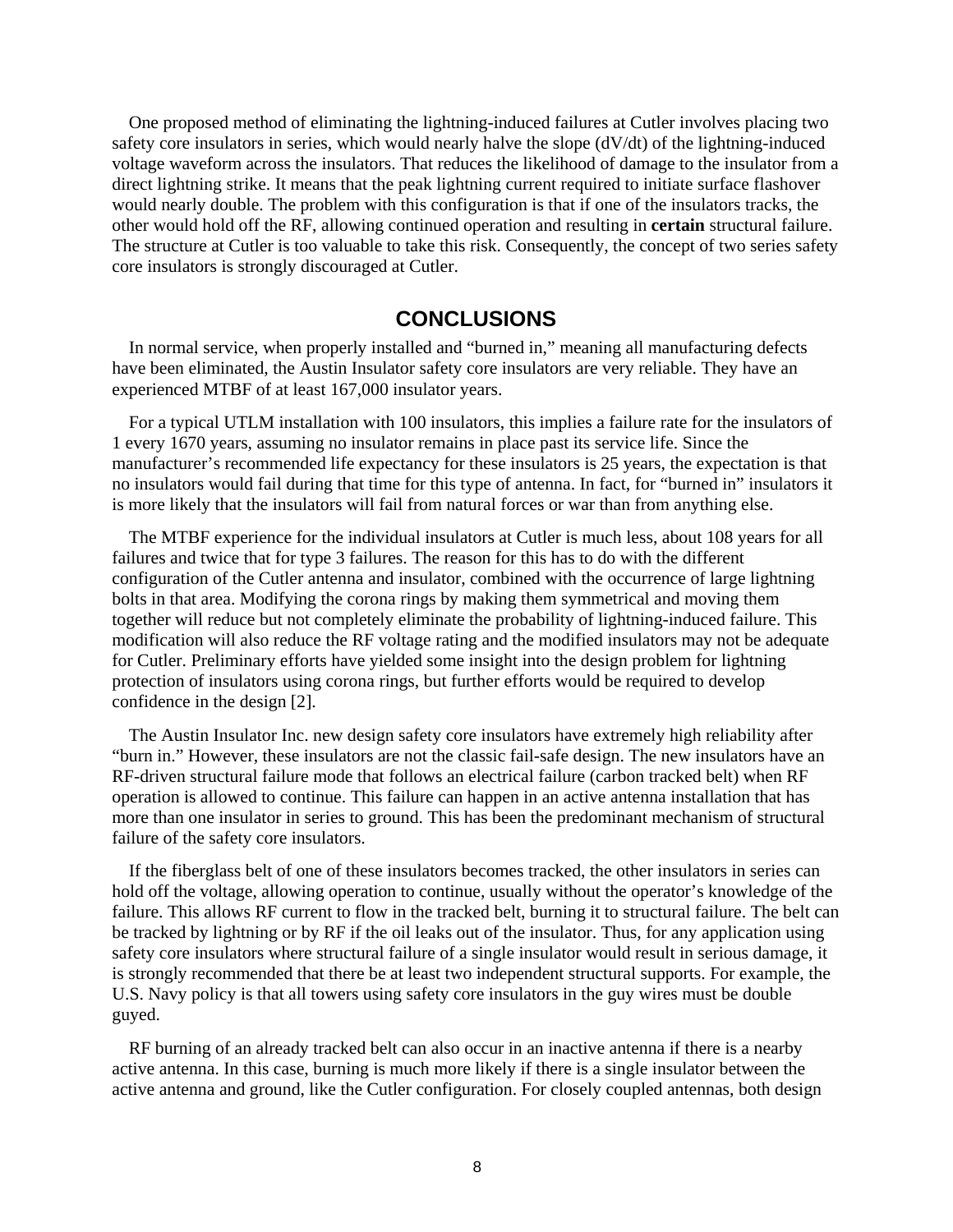and operational considerations must take into account the possibility that coupled energy could burn an already tracked insulator.

When safety core insulators are installed in locations where they are exposed to lightning, the corona rings should be designed to mitigate the lightning-induced damage as well as RF voltage withstand. The design of rings for lightning mitigation, while simple in concept, has not yet been thoroughly studied. An important aspect of this study is to consider the tradeoffs between RF withstand voltage and lightning protection.

Every application having multiple insulators in series to ground should take into account the possibility of structural failure of one of the insulators. For example, the structural failure of a single top load insulator failure does not in itself put the tower in jeopardy because of the other top load radials. However, if the top load radial is shorter than the tower, the insulator and associated hardware can swing into the tower and damage it. This type of antenna should be designed such that if one of the main top load radial insulators fails it does not hit the tower causing further damage. Similarly, failure of a single guy will result in loss of the tower. Thus, each guy point should have two independent insulated guys.

One possible exception for the rule of having two independent insulator supports would be antennas that have a single insulator between the high-voltage structure and ground. In this case, if an insulator becomes tracked, operation of the antenna is no longer possible, thus informing the operators of the problem and precluding the RF burning the fiberglass belt. An example of this type of antenna would be the valley span antenna at Jim Creek, the panel antennas at Fort Collins, and the Tri-Deco antennas at Cutler and the North West Cape. This type of antenna should have the corona rings configured for lightning protection. If safety core insulators are used for this application, they must be configured as a single insulator only. If two or more insulators are put in series, then the RF burning failure mode becomes possible, with the resulting risk of serious structural damage.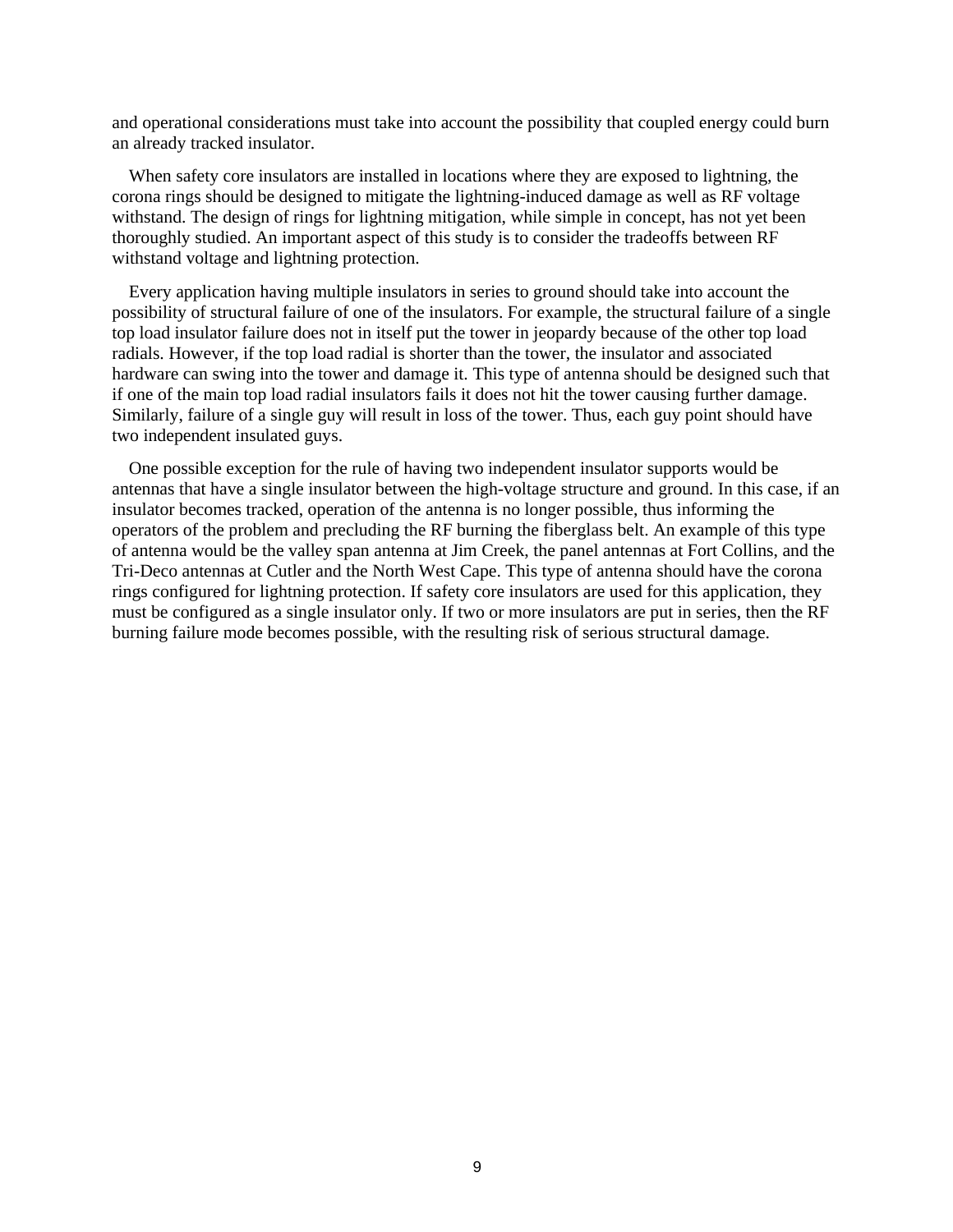### **REFERENCES**

- <span id="page-14-0"></span>[1] Chavez, J. L. and P. M. Hansen. "Very-Low-Frequency (VLF) Cutler, Maine Replacement Insulator Analysis, Technical Report 1773, SPAWAR Systems Center San Diego, San Diego, CA, July 1998.
- [2] Hansen, P. M. "Impulse Flashover Tests at Edgar Beauchamp High Voltage Test Facility Dixon, California – In support of Cutler Insulator Failure Investigation, Technical Report 1943, SPAWAR Systems Center San Diego, San Diego, CA, July 2006.
- [3] Hansen, P. M. "Probability of Lightning Strike to VLF/LF Antennas," Technical Report in Process, SPAWAR Systems Center San Diego, San Diego, CA.
- [4] Zueck, R., P. Warr, and E. Nezic. "Panel Insulator Failure on 21 August at Naval Computer and Telecommunications Area Master Station Atlantic Station (NCTMSLANT) Detachment Cutler, Maine," NFESC SSR-3045-SHR, Navy Facilities Engineering Service Center, Port Hueneme, CA, June 2005.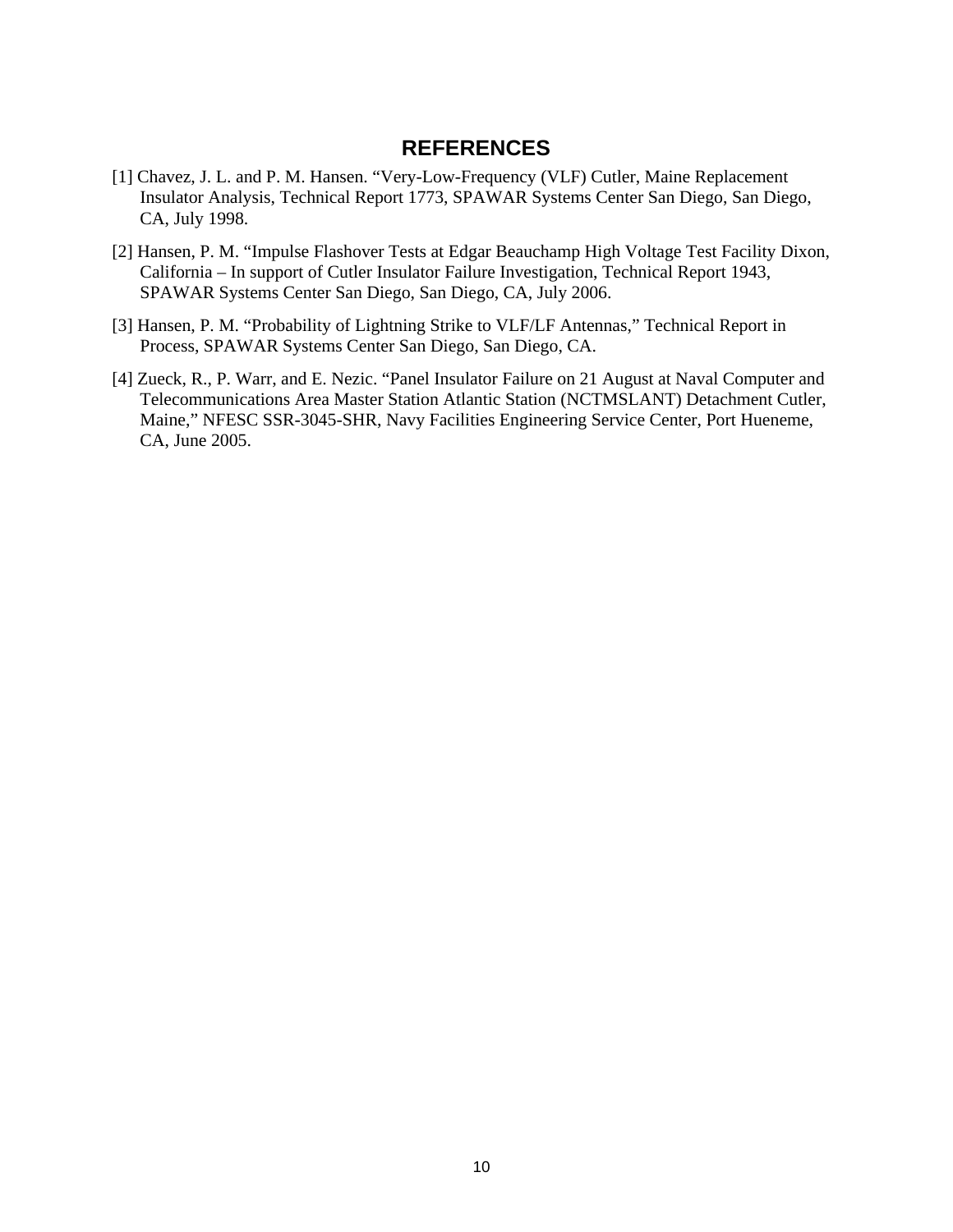# **APPENDIX A: KNOWN INSULATOR FAILURES (AS OF AUGUST 2006)**

<span id="page-15-0"></span>*1. Crimmond, UK.* MOD LF site in Scotland, UTLM antenna, failure ~ 1977-1980. The insulator that failed was an original Austin A-8040 (smooth sided). The original Austin safety core design uses very large permanent pre-load. In this case, the ceramic cracked and upon inspection, oil was found to be leaking. 47- model A-8040 insulators were installed in 1974 and they are still in operation, plus 13 more A-8056 size. The MOD is proposing a program to replace all of the old style safety core insulators with the new style safety core.

*2. Matola, Sweden.* Broadcasting station, antenna configuration unknown. The only information is a file indicating that the insulators were tested in August of 1957 and a couple of pictures of the tower crumpled and lying on the ground. These insulators were the old type with the large pre-load manufactured by the original Austin Company. The implication is that a guy insulator failed structurally. Pat Warr (Austin Insulators CEO) was told by his predecessors that lightning was involved.

*3. Jim Creek, WA.* Valley span antenna. Two span suspension insulators failed when they hit the ground following the failure of an improperly installed spelter socket.

*4. Haiku, HI.* Valley span antenna (Dec 1996) AST -6018/3849 in down lead. Supplied (12) AST6018/3878 in 1989 insulators for the valley spans plus one more for the down lead. The down lead was configured as a dogleg with the corner held in place using a safety core insulator attached to a counterweighted halyard. The porcelain of the insulator exploded following a lightning storm. The operators attempted to bring up the transmitter three times during which time outside observers saw the belt glowing red. The fiberglass belt was burned such that most of the epoxy was gone. The remaining fiberglass belt twisted up but retained its structural integrity. The insulator was later shipped to the factory and pulled to destruction. It failed at a level above its specified working load. Examination of the insulator indicated it had been installed upside down so that the air bubble exposed the fiberglass belt to the high field area. The corona rings were also improperly installed (inverted) which increased the field on the belt. The failure occurred approximately 7 years after installation.

*5. Decca Navigation Transmitter Western Australia.* A Decca tower (300' UTLM typical) on the North West coast of Australia was lost during a cyclone when flying debris cut through a safety core guy insulator.

*6. Decca Navigation Transmitter Scotland.* (300' UTLM typically) Three safety core insulators failed structurally on a Decca tower in Scotland. The damage occurred at a single location in successive insulators that were installed there. The fiberglass links failed by tearing at the same location where they failed during a pull to failure test. There was no indication of electrical failure (burning). The problem was solved by using a larger insulator in this location. Pat Warr thinks the problem was caused by unusual vibration at this particular insulator location.

*7. La Regine France.* UTLM Antenna. One of the main top load radial insulators failed structurally. The original arrangement was with single A-S0078L insulators, supplied in 1992. The station transmitter power was subsequently increased in 1996 and they suddenly wanted AST's but since they were not available quickly they opted to take a second 'L" which was unfortunately connected directly to the original with a couple of link plates. Quoting Pat Warr, Austin CEO, "I understood from John Molloy-Vickers, at the time, that he recommended an articulated connection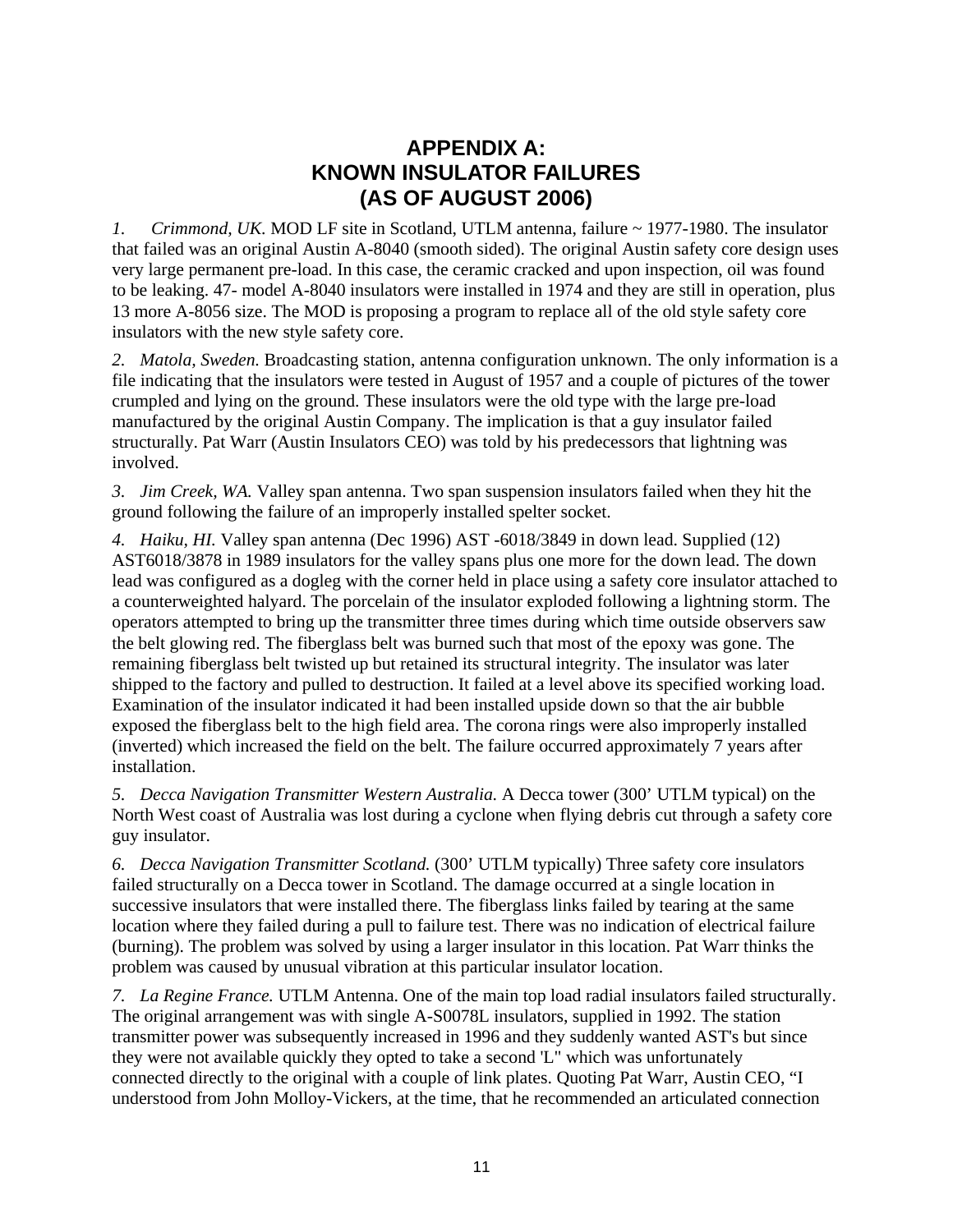but the customer clearly had their own ideas." The cause of the failure is attributed to the fact that there was no articulation between the two main top load insulators. The torque transmitted through the connection caused the bottom insulator porcelain to crack and allowed the oil to leak out. The belt in this insulator tracked but the transmitter was able to continue operations because the other insulator in the series pair remained intact. This resulted in significant current flow in the second insulator, which eventually failed structurally. The resolution of the problem is unknown as repair was completed without a report provided.

*8. Bafa Lake Turkey.* 2-UTLM Antennas. Two of the main top load radial insulators have failed structurally. This antenna was designed such that if the top load insulators failed they hit the ground not the tower, so the failures have not resulted in extensive damage. The cause of the problem is similar to the number 7 above in that the articulation on the insulators is inadequate. In addition, the tension in the top load radials is low and there are no vibration dampers or spoilers. This may allow large displacement Aeolian vibration (galloping) that exacerbates the problem. The evidence is off center worn hardware on the ends of the failed insulators and asymmetrical compression of the gaskets. It appears that the gaskets are being squeezed on one side and eventually the oil leaks out. The transmitter continues to operate tracking the belt, which fails electrically first and eventually burns through failing structurally. Several other insulators have been discovered with missing gaskets or displaced porcelains that would have failed structurally had they been left in place. A repair and replacement program was undertaken by Austin Insulators to stiffen and support the gaskets between porcelains in conjunction with a change in the articulation hardware by the prime contractor.

*9. Cutler ME.* Two Tri-Deco panel top loaded monopoles. The diamond shaped panels have a single insulator between the halyard and the panel. Four of these insulators have failed during operations and three other insulators have been discovered to have very minor oil leaks.

The first two insulators that failed had a design flaw that allowed the air bubble to expose the belt to the high fields outside of the end cap. Both of these failures were associated with lightning. The failures are therefore attributed to the combination of the exposed belt plus that additional voltage induced by a nearby lightning strike. These insulators failed electrically in that a carbon track was formed along the length of the insulator shorting the antenna to ground so it can no longer be operated directly. At the time of both of these failures, the other antenna was disabled for painting and could not be operated. The insulator electrical failure precluded further operation so that the belts were not burned to structural failure.

There are 48 insulators installed at Cutler plus 4 spares. All of these insulators were modified by the addition of a larger top end cap to completely contain the air bubble. In addition, 4 more of these insulators were purchased for spares as a part of this modification.

*Failure 3:* Following installation, one of the modified insulators failed both electrically and structurally. The electrical failure occurred shortly following a reported large lightning strike to the South Array. That array became immediately inoperable. The North Array was operable and the standard procedure at the time was followed, which was to ground the South Array and operate on the North Array. The coupling between the antennas resulted in RF current flowing through the damaged insulator in the South Array, which burned the fiberglass belt and sometime the insulator failed structurally allowing that panel corner to fall to the ground and the remaining insulator and hardware to hit the tower resulting in significant damage to the tower.

*Failure 4:* The fourth insulator was damaged during a lightning storm in late July of 2004. This insulator had also been modified with the larger end cap. The porcelain covering around the fiberglass belt was completely shattered. The fiberglass belt was heavily tracked so the insulator failed electrically but not structurally. The evidence indicates that the lightning flashed over near or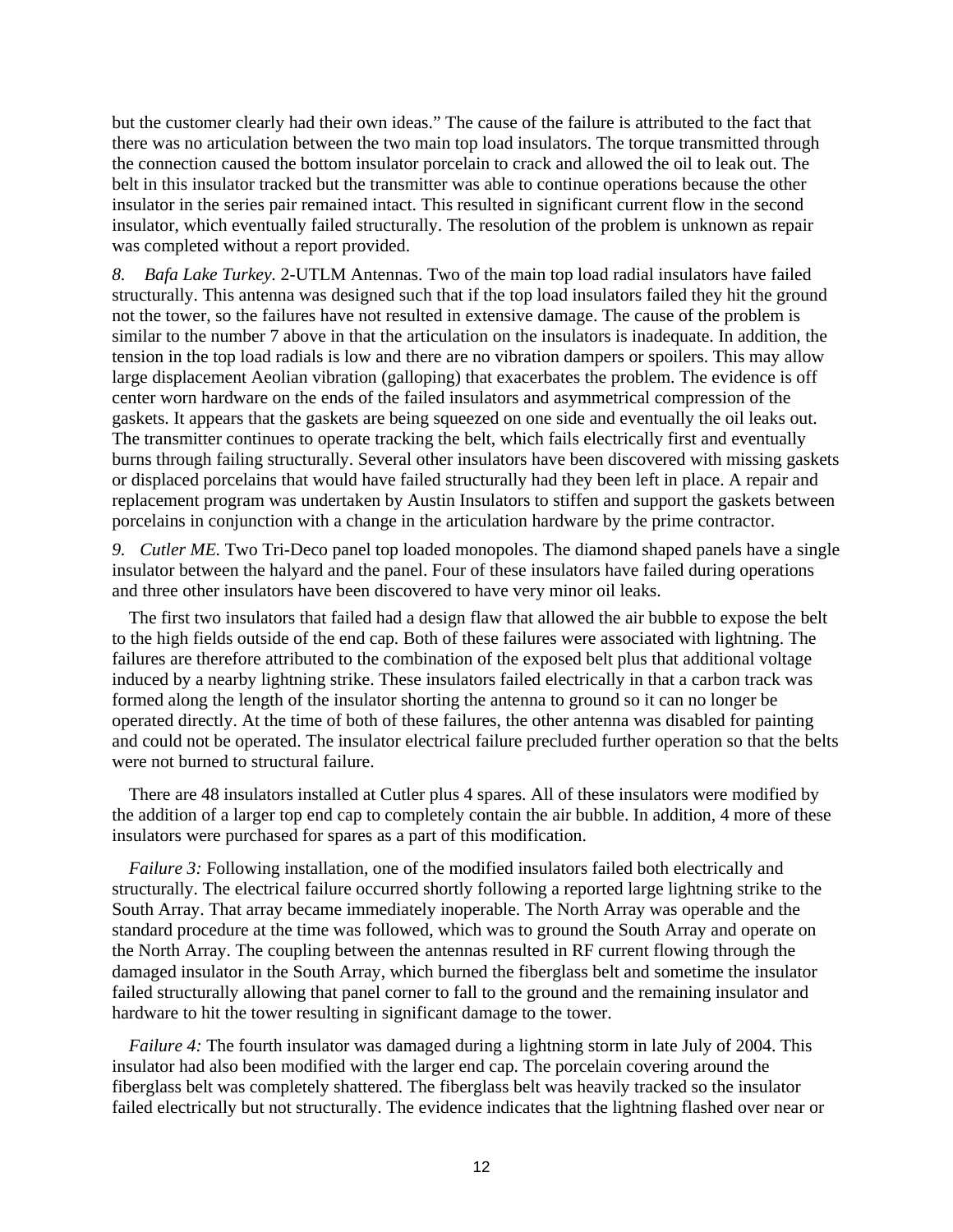on the surface of the porcelain and the intense thermal and possibly acoustic shock shattered the porcelain [4]. Later analysis by Vaisala, the Tucson company that operates the National Lightning Detection Network, indicated the strike that damaged the insulator was unusually large, having a peak current of 100 Kamps.

*Oil leaks:* During the time when the new end caps were being installed two insulators were discovered that had oil leaks. One oil leak was discovered when the insulator was removed for modification. That oil leak was due to a flaw in the O-ring (failure at the vulcanized junction of the ring) with possible contribution from a scored bell casting near the leak. The other oil leak was due to a flaw in the lower (smaller) end cap casting, which was discovered prior to installation. Both of these insulators were shipped to the factory for repair. In both cases, the amount of oil lost was so small as to be un-measurable.

In July of 2005, another insulator with a small oil leak from the vicinity of the o-ring seal on the end was discovered. The amount of oil lost was not measurable.

*10. Fort Collins, CO.* (WWVB) There are two antennas each consisting of a single panel of a Tri-Deco type antenna with the single insulators at each of the corners of the panel. Prior to installation, one of the insulators shipped to the site was observed to have a small amount of oil that had leaked past the O-ring. It was sent back to the factory and repaired. The amount of oil lost was not measurable.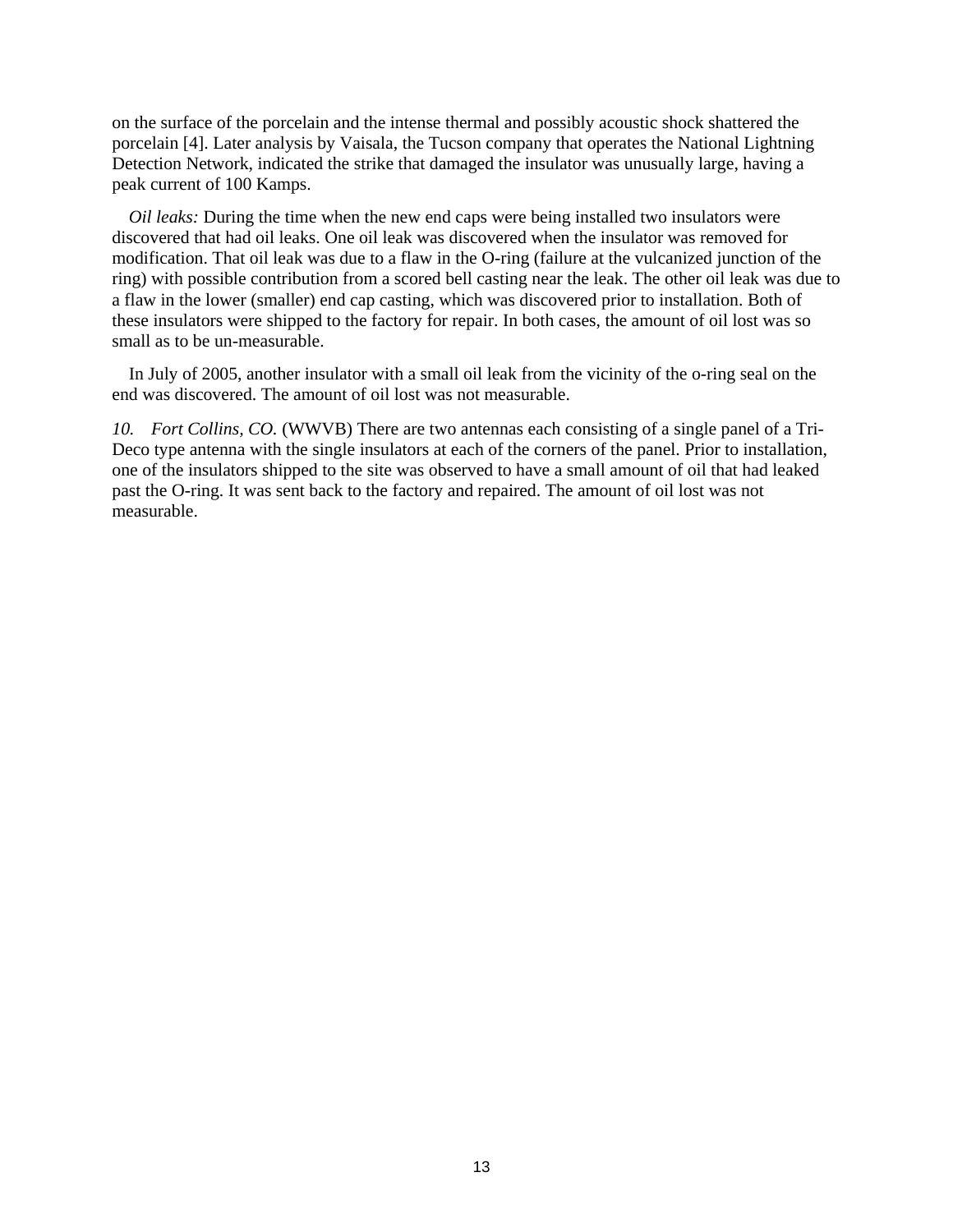| <b>REPORT DOCUMENTATION PAGE</b>                                                                                                                                                                                                                                                                                                                                                                                                                                                                                                                                                                                                                                                                                                                                                                                                                                                                                                                                  |                                                                                                                                                                                                                                                                                                                                        |              |                                                     | Form Approved<br>OMB No. 0704-01-0188             |                                                                 |  |
|-------------------------------------------------------------------------------------------------------------------------------------------------------------------------------------------------------------------------------------------------------------------------------------------------------------------------------------------------------------------------------------------------------------------------------------------------------------------------------------------------------------------------------------------------------------------------------------------------------------------------------------------------------------------------------------------------------------------------------------------------------------------------------------------------------------------------------------------------------------------------------------------------------------------------------------------------------------------|----------------------------------------------------------------------------------------------------------------------------------------------------------------------------------------------------------------------------------------------------------------------------------------------------------------------------------------|--------------|-----------------------------------------------------|---------------------------------------------------|-----------------------------------------------------------------|--|
| The public reporting burden for this collection of information is estimated to average 1 hour per response, including the time for reviewing instructions, searching existing data sources, gathering and<br>maintaining the data needed, and completing and reviewing the collection of information. Send comments regarding this burden estimate or any other aspect of this collection of information, including<br>suggestions for reducing the burden to Department of Defense, Washington Headquarters Services Directorate for Information Operations and Reports (0704-0188), 1215 Jefferson Davis Highway,<br>Suite 1204, Arlington VA 22202-4302. Respondents should be aware that notwithstanding any other provision of law, no person shall be subject to any penalty for failing to comply with a collection of<br>information if it does not display a currently valid OMB control number.<br>PLEASE DO NOT RETURN YOUR FORM TO THE ABOVE ADDRESS. |                                                                                                                                                                                                                                                                                                                                        |              |                                                     |                                                   |                                                                 |  |
|                                                                                                                                                                                                                                                                                                                                                                                                                                                                                                                                                                                                                                                                                                                                                                                                                                                                                                                                                                   | 1. REPORT DATE (DD-MM-YYYY)                                                                                                                                                                                                                                                                                                            |              | 2. REPORT TYPE                                      |                                                   | 3. DATES COVERED (From - To)                                    |  |
| $10 - 2006$                                                                                                                                                                                                                                                                                                                                                                                                                                                                                                                                                                                                                                                                                                                                                                                                                                                                                                                                                       |                                                                                                                                                                                                                                                                                                                                        | Technical    |                                                     |                                                   |                                                                 |  |
| <b>4. TITLE AND SUBTITLE</b>                                                                                                                                                                                                                                                                                                                                                                                                                                                                                                                                                                                                                                                                                                                                                                                                                                                                                                                                      |                                                                                                                                                                                                                                                                                                                                        |              |                                                     |                                                   | <b>5a. CONTRACT NUMBER</b>                                      |  |
|                                                                                                                                                                                                                                                                                                                                                                                                                                                                                                                                                                                                                                                                                                                                                                                                                                                                                                                                                                   |                                                                                                                                                                                                                                                                                                                                        |              | SAFETY CORE INSULATOR FAILURES RELIABILITY ANALYSIS |                                                   | <b>5b. GRANT NUMBER</b>                                         |  |
|                                                                                                                                                                                                                                                                                                                                                                                                                                                                                                                                                                                                                                                                                                                                                                                                                                                                                                                                                                   |                                                                                                                                                                                                                                                                                                                                        |              |                                                     |                                                   | <b>5c. PROGRAM ELEMENT NUMBER</b>                               |  |
| <b>6. AUTHORS</b>                                                                                                                                                                                                                                                                                                                                                                                                                                                                                                                                                                                                                                                                                                                                                                                                                                                                                                                                                 |                                                                                                                                                                                                                                                                                                                                        |              |                                                     |                                                   | <b>5d. PROJECT NUMBER</b>                                       |  |
| P. M. Hansen<br>SSC San Diego                                                                                                                                                                                                                                                                                                                                                                                                                                                                                                                                                                                                                                                                                                                                                                                                                                                                                                                                     |                                                                                                                                                                                                                                                                                                                                        |              |                                                     |                                                   | <b>5e. TASK NUMBER</b>                                          |  |
|                                                                                                                                                                                                                                                                                                                                                                                                                                                                                                                                                                                                                                                                                                                                                                                                                                                                                                                                                                   |                                                                                                                                                                                                                                                                                                                                        |              |                                                     |                                                   |                                                                 |  |
|                                                                                                                                                                                                                                                                                                                                                                                                                                                                                                                                                                                                                                                                                                                                                                                                                                                                                                                                                                   |                                                                                                                                                                                                                                                                                                                                        |              |                                                     |                                                   | <b>5f. WORK UNIT NUMBER</b>                                     |  |
|                                                                                                                                                                                                                                                                                                                                                                                                                                                                                                                                                                                                                                                                                                                                                                                                                                                                                                                                                                   |                                                                                                                                                                                                                                                                                                                                        |              | 7. PERFORMING ORGANIZATION NAME(S) AND ADDRESS(ES)  |                                                   | <b>8. PERFORMING ORGANIZATION</b>                               |  |
| SSC San Diego                                                                                                                                                                                                                                                                                                                                                                                                                                                                                                                                                                                                                                                                                                                                                                                                                                                                                                                                                     |                                                                                                                                                                                                                                                                                                                                        |              |                                                     |                                                   | <b>REPORT NUMBER</b>                                            |  |
|                                                                                                                                                                                                                                                                                                                                                                                                                                                                                                                                                                                                                                                                                                                                                                                                                                                                                                                                                                   | San Diego, CA 92152-5001                                                                                                                                                                                                                                                                                                               | TR 1951      |                                                     |                                                   |                                                                 |  |
| 9. SPONSORING/MONITORING AGENCY NAME(S) AND ADDRESS(ES)                                                                                                                                                                                                                                                                                                                                                                                                                                                                                                                                                                                                                                                                                                                                                                                                                                                                                                           |                                                                                                                                                                                                                                                                                                                                        |              |                                                     | 10. SPONSOR/MONITOR'S ACRONYM(S)<br><b>SPAWAR</b> |                                                                 |  |
| Space and Naval Warfare Systems Command, PMW 770-2<br>San Diego, CA 92110-3127                                                                                                                                                                                                                                                                                                                                                                                                                                                                                                                                                                                                                                                                                                                                                                                                                                                                                    |                                                                                                                                                                                                                                                                                                                                        |              | 11. SPONSOR/MONITOR'S REPORT<br><b>NUMBER(S)</b>    |                                                   |                                                                 |  |
|                                                                                                                                                                                                                                                                                                                                                                                                                                                                                                                                                                                                                                                                                                                                                                                                                                                                                                                                                                   | <b>12. DISTRIBUTION/AVAILABILITY STATEMENT</b>                                                                                                                                                                                                                                                                                         |              |                                                     |                                                   |                                                                 |  |
|                                                                                                                                                                                                                                                                                                                                                                                                                                                                                                                                                                                                                                                                                                                                                                                                                                                                                                                                                                   | Approved for public release; distribution is unlimited.                                                                                                                                                                                                                                                                                |              |                                                     |                                                   |                                                                 |  |
|                                                                                                                                                                                                                                                                                                                                                                                                                                                                                                                                                                                                                                                                                                                                                                                                                                                                                                                                                                   | <b>13. SUPPLEMENTARY NOTES</b><br>This is the work of the United States Government and therefore is not copyrighted. This work may be copied and disseminated<br>without restriction. Many SSC San Diego public release documents are available in electronic format at<br>http://www.spawar.navy.mil/sti/publications/pubs/index.html |              |                                                     |                                                   |                                                                 |  |
| 14. ABSTRACT<br>This report describes reliability analysis of safety core insulators. Known incidents (Navy and non-Navy installations) of safety<br>core insulator failure since 1970 were identified and categorized, and mean time between failure estimated. In general, safety core<br>insulators were determined to be extremely reliable. However, it was found that reliability at one Navy installation (Cutler, ME)<br>was poor due to the different configuration of the Cutler antenna and insulator, combined with the occurrence of large lightning<br>strikes in that area. The report analyzes the failures at Cutler and provides recommendations to mitigate these failures.                                                                                                                                                                                                                                                                    |                                                                                                                                                                                                                                                                                                                                        |              |                                                     |                                                   |                                                                 |  |
|                                                                                                                                                                                                                                                                                                                                                                                                                                                                                                                                                                                                                                                                                                                                                                                                                                                                                                                                                                   | <b>15. SUBJECT TERMS</b>                                                                                                                                                                                                                                                                                                               |              |                                                     |                                                   |                                                                 |  |
| Mission Area: Communication and Information Systems<br>safety core insulator failures<br>Navy VLF/LF antennas                                                                                                                                                                                                                                                                                                                                                                                                                                                                                                                                                                                                                                                                                                                                                                                                                                                     |                                                                                                                                                                                                                                                                                                                                        |              |                                                     |                                                   |                                                                 |  |
|                                                                                                                                                                                                                                                                                                                                                                                                                                                                                                                                                                                                                                                                                                                                                                                                                                                                                                                                                                   | 16. SECURITY CLASSIFICATION OF:                                                                                                                                                                                                                                                                                                        |              | <b>17. LIMITATION OF</b>                            | <b>18. NUMBER</b>                                 | 19a. NAME OF RESPONSIBLE PERSON                                 |  |
| a. REPORT                                                                                                                                                                                                                                                                                                                                                                                                                                                                                                                                                                                                                                                                                                                                                                                                                                                                                                                                                         | b. ABSTRACT                                                                                                                                                                                                                                                                                                                            | c. THIS PAGE | <b>ABSTRACT</b>                                     | ΟF<br><b>PAGES</b>                                | P. M. Hansen                                                    |  |
| $\mathbf U$                                                                                                                                                                                                                                                                                                                                                                                                                                                                                                                                                                                                                                                                                                                                                                                                                                                                                                                                                       | $\mathbf U$                                                                                                                                                                                                                                                                                                                            | $\mathbf U$  | UU                                                  | 21                                                | 19B. TELEPHONE NUMBER (Include area code)<br>$(619) 553 - 4187$ |  |
|                                                                                                                                                                                                                                                                                                                                                                                                                                                                                                                                                                                                                                                                                                                                                                                                                                                                                                                                                                   |                                                                                                                                                                                                                                                                                                                                        |              |                                                     |                                                   | Standard Form 298 (Rev. 8/98)                                   |  |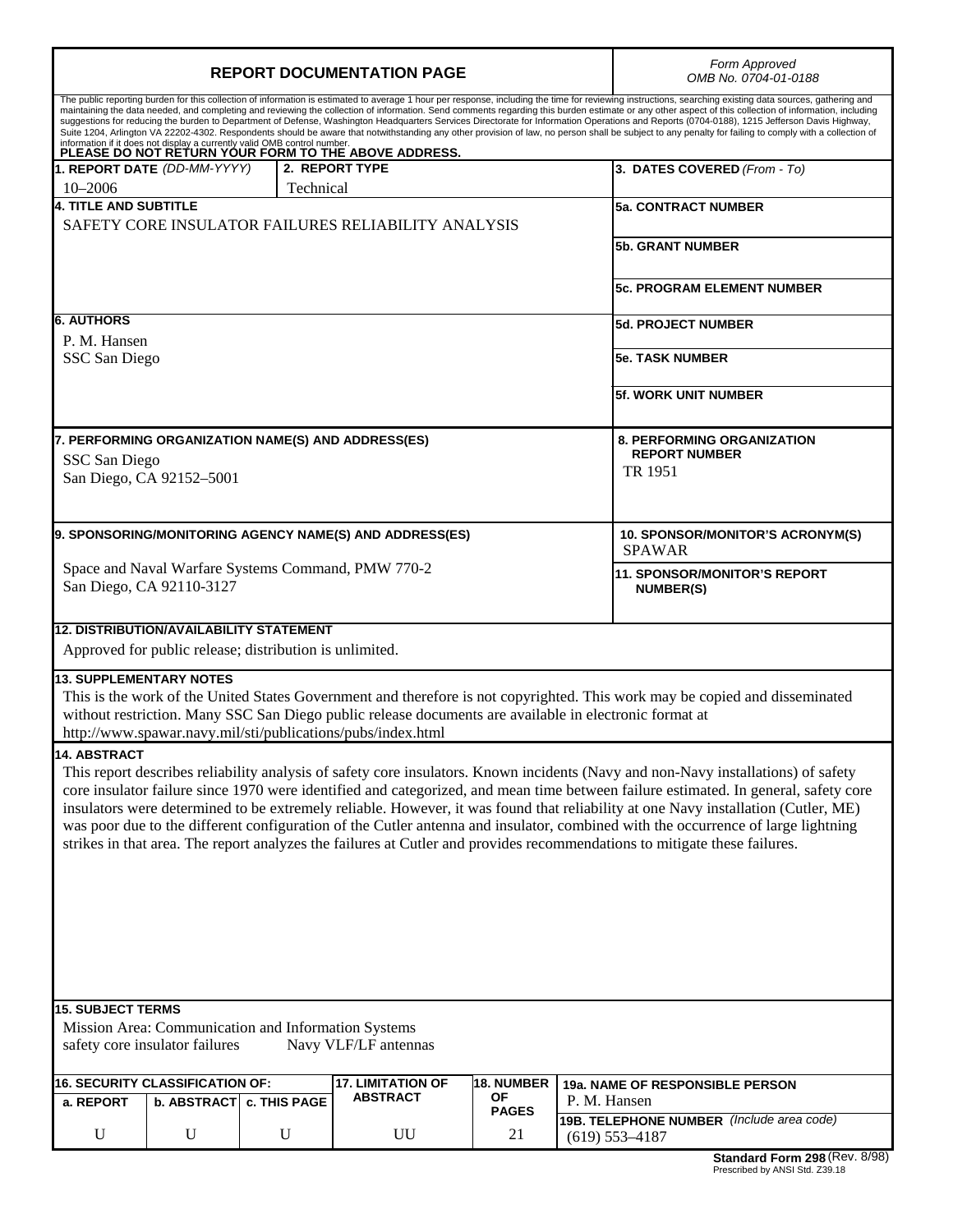# **INITIAL DISTRIBUTION**

| 20012 | <b>Patent Counsel</b> | (1)  |
|-------|-----------------------|------|
| 21511 | J. Andrews            | (1)  |
| 21512 | Library               | (2)  |
| 21513 | Archive/Stock         | (3)  |
| 28505 | P. M. Hansen          | (10) |

| <b>Defense Technical Information Center</b><br>Fort Belvoir, VA 22060-6218 | (1) |
|----------------------------------------------------------------------------|-----|
| SSC San Diego Liaison Office<br>C/O PEO-SCS                                |     |
| Arlington, VA 22202-4804                                                   | (1) |
| <b>Center for Naval Analyses</b>                                           |     |
| Alexandria, VA 22311-1850                                                  | (1) |
| Government-Industry Data Exchange                                          |     |
| <b>Program Operations Center</b>                                           |     |
| Corona, CA 91718-8000                                                      |     |